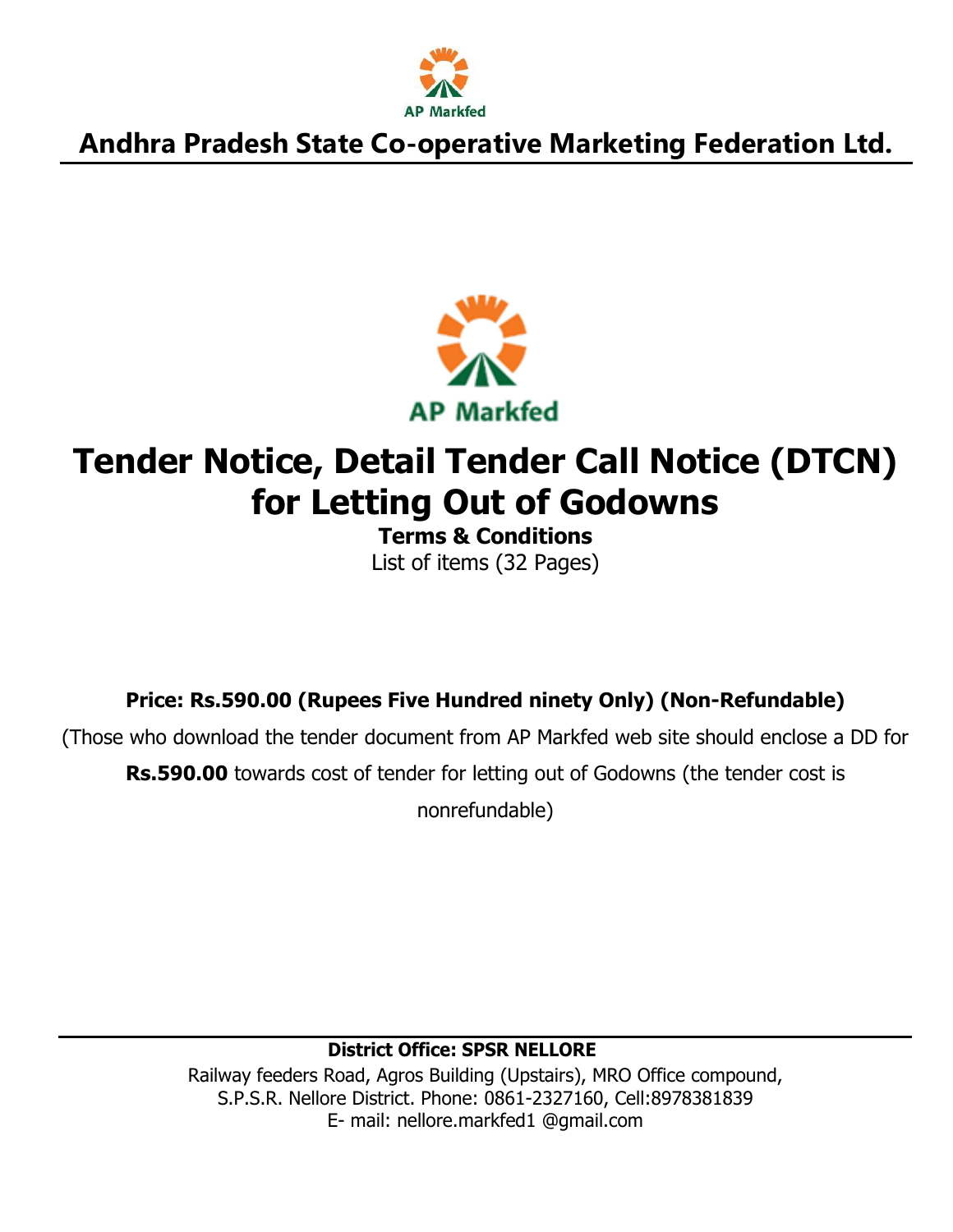

Tender Notice No-NLR/ENGG/GODOWN RENT/2022-23 Dt.23.05.2022

### **TENDER CALL NOTICE**

Sealed Tenders (Two Bids) are invited from interested parties for letting out of AP Markfed Godowns located at Tadakala Bazar, Nellore. **For details, please visit AP MARKFED website(**[www.apmarkfed.ap.gov.in](http://www.apmarkfed.in/)**).** Any revision, clarification, addendum, corrigendum, time extension etc. to the above-mentioned tender notice will be hoisted on AP MARKFED web-site only. No separate notification shall be issued in press.

**Sd/-**

**Managing Director**

#### **District Office: SPSR NELLORE**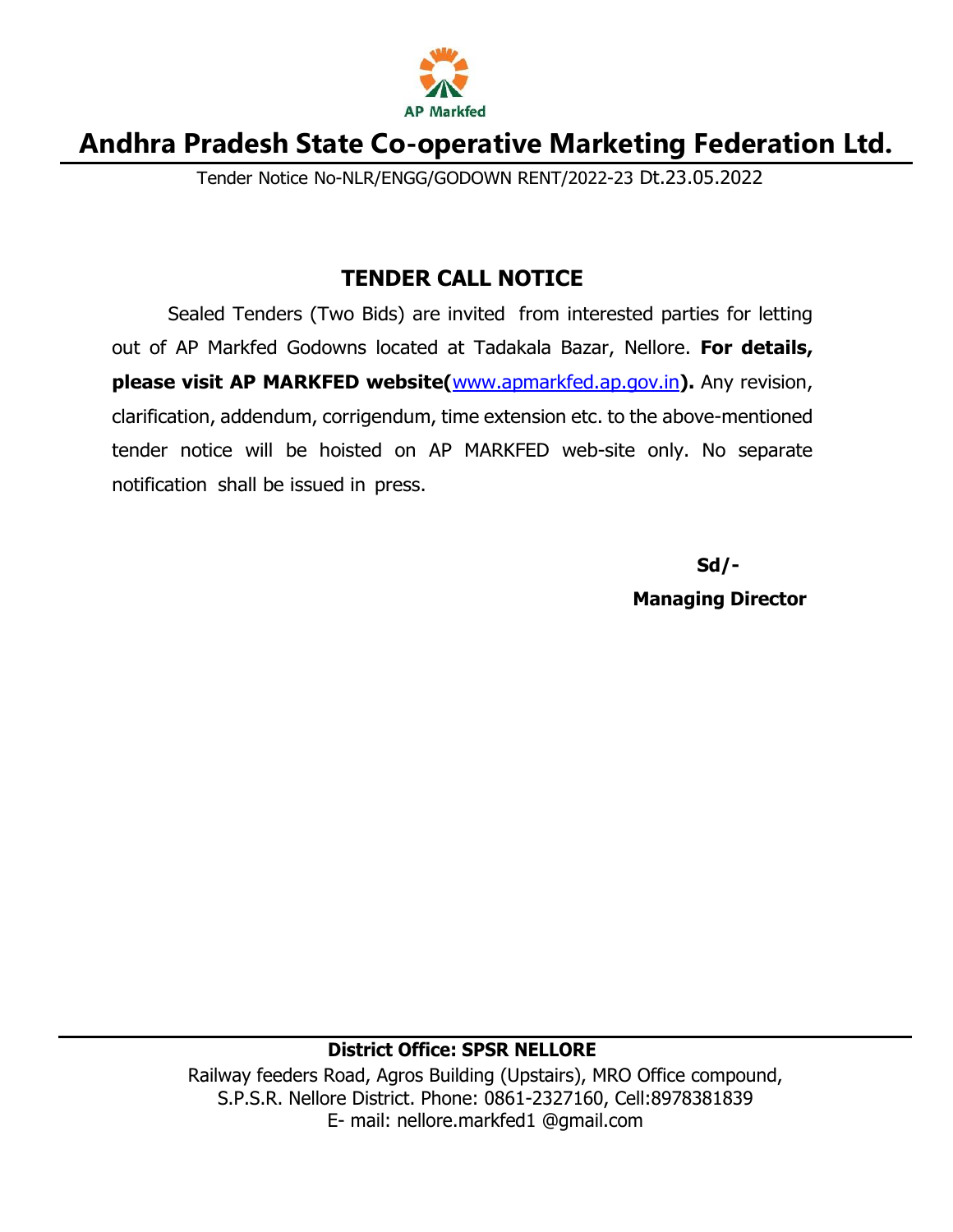

## **REQUEST FOR PROPOSAL(RFP)**

Andhra Pradesh State Co-operative Marketing Federation Ltd.(AP Markfed) District office , SPSR Nellore intends to let out it's empty godowns at in the Nellore District for storing of materials as specified in "Scope of work " of the Tender Document as per the list below on "As is where is basis". Interested Parties/Prospective Agencies/Organizations may apply in sealed cover addressing to the Managing Director, AP MARKFED, Vijayawada super- scribing "Hiring of Godowns at Nellore" in their letter head indicating the type of godown, capacity of the godown( area in sqft), period of hiring and specific materials to be stored etc.. The successful Bidder has to make Security deposit as would be decided at the time of signing of the agreement. The offer should reach the undersigned on or before 08.06.2022 in sealed envelope/cover. The undersigned reserves the right to accept or reject any or all offers without assigning any reason thereof. Separate envelope should be submitted for each specific godown.

| SI.<br>No. | Name of<br>the District | No. of<br><b>Godowns</b> | <b>Total Area in</b><br>Sqft. | <b>Condition of the</b><br>Godown. |
|------------|-------------------------|--------------------------|-------------------------------|------------------------------------|
|            | <b>SPSR Nellore</b>     | $1$ (One)                | 5000                          | Empty                              |
| ∽          | <b>SPSR Nellore</b>     | 1(One)                   | 6000                          | Empty                              |

#### **A. Godowns(Old)**

For details, please visit AP MARKFED website [\(www.apmarkfed.ap.gov.in\)](http://www.apmarkfed.ap.gov.in/). Interested parties are advised to visit the aforementioned website for details and other conditions.

#### **Managing Director**

#### **District Office: SPSR NELLORE**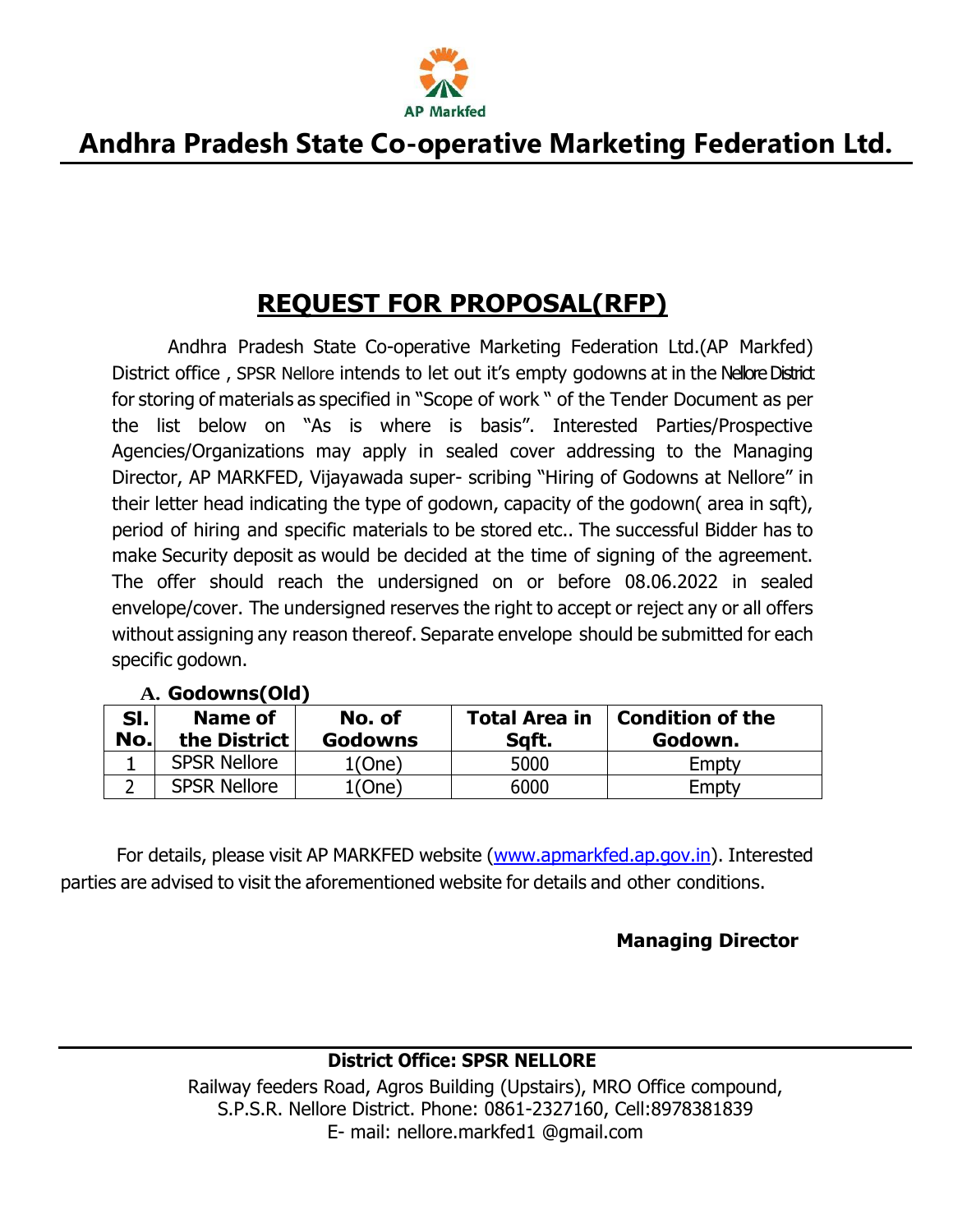

### **CONTENTS OF TENDER DOCUMENT**

| SI.<br>No.     | <b>Description of Contents</b>                                                                                          | Page<br><b>Number</b> |
|----------------|-------------------------------------------------------------------------------------------------------------------------|-----------------------|
| 1              | Bid covering letter                                                                                                     | 6                     |
| $\overline{2}$ | Scope of work and general instructions for<br><b>bidders</b>                                                            | 7 to 18               |
| 3              | <b>General terms and Conditions</b>                                                                                     | 19-20                 |
| 4              | Tender Application - Technical Bid                                                                                      | 21                    |
| 4(i)           | Authorization letter (Ammexure-1)                                                                                       | 22                    |
| 5              | Check list of Documents to be provided<br>with the technical Bid in Chronological<br>order for arrangement of documents | 24                    |
| 7              | Declaration by Bidder                                                                                                   | 22                    |
| 8              | Application - Financial Bid                                                                                             | 23                    |

#### **District Office: SPSR NELLORE**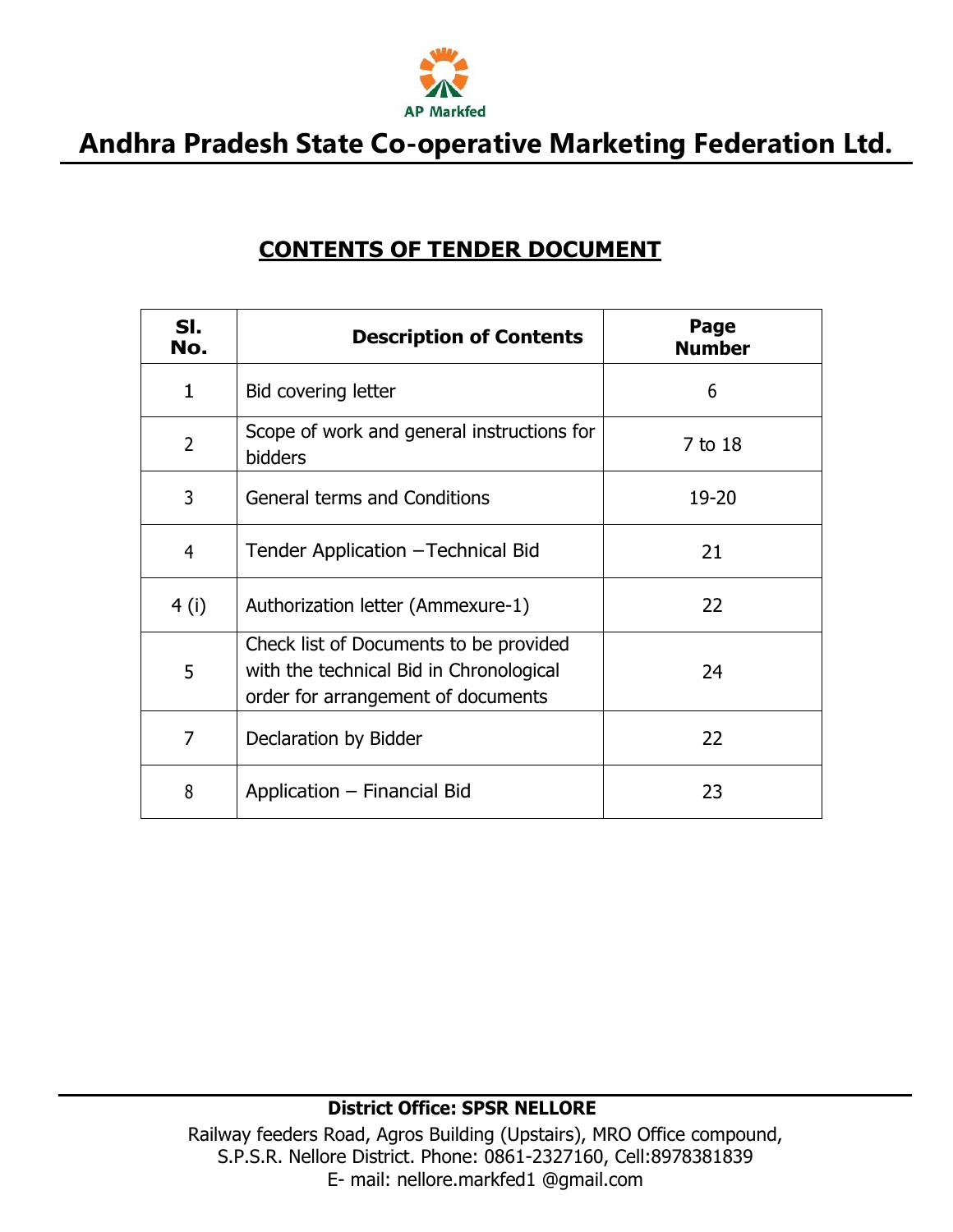

### **TENDER DOCUMENT**

The Managing Director, MARKFED invites sealed Tenders from interested parties /prospective Agencies/Organization.

#### **Important Information's: -**

#### **1. Name of the Bid Document:**

- a. Period of issue of Tender Document: **- 28.05.2022**
- b. Last Date and time for submission of Tender Document: -08.06.2022
- **2. Mode of submission of Bid documents: Bid documents/tenders should be submitted by Courier/Speed post or Registered Post Only. Bids submitted** by any other mode will not be accepted & rejected summarily.

The bidders may also download the tender documents from the Tender website of AP MARKFED website i.e. [www.apmarkfed.ap.gov.in](http://www.apmarkfed.ap.gov.in/)

- **3.** In such case, the Bidder is to attach a Demand Draft for Rs.590.00 (Rupees Five Hundred Ninty only) on any nationalized bank in favour of Andhra Pradesh State Co-operative Marketing federation ltd. payable at Vijayawada along with the Technical Bid.
- **4.** The Bid document should reach the office of the undersigned at AP MARKFED Head Office, #56-2-11, 5th Floor, AP Markfed Building, APIIC Colony, Phase III, Jawahar Auto Nagar, Vijayawada 520007, Andhra Pradesh. Within the scheduled date and time or otherwise, it will be treated as non-responsive Bid and shall not be opened for consideration by the opening Committee.

#### **5. Opening of Bid Documents**"-

- a) Technical Bid on 08.06.2022
- b) Financial Bids of eligible technical bidders on. 08.06.2022 to be intimated.
- **6.** Cost of Bid documents: Rs.590.00(Rupees Five Hundred Ninty only) in shape of D.D.
- **7.** Period of contract: 11 months

#### **District Office: SPSR NELLORE**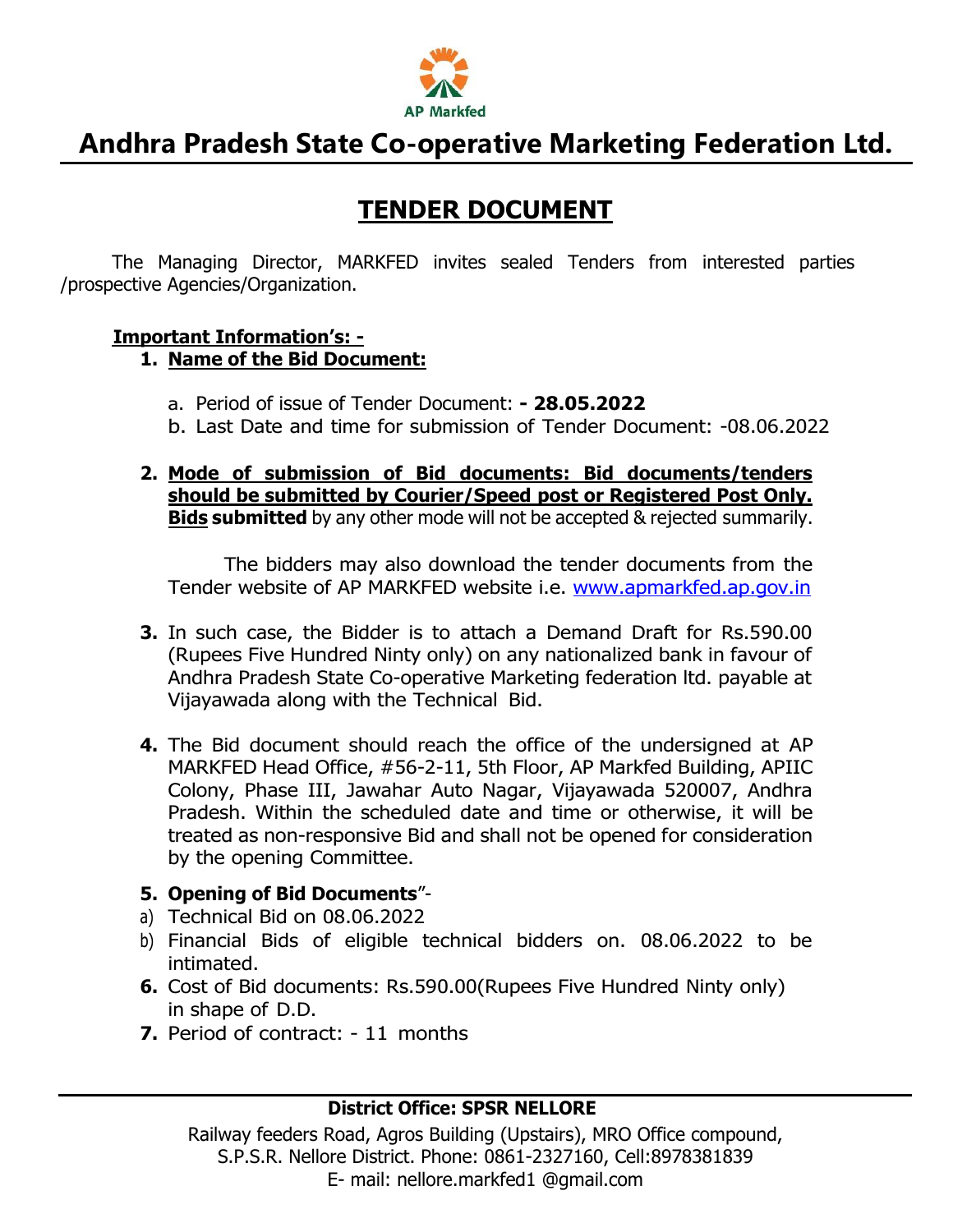

### **BIDDER'S COVERING LETTER**

To The Managing Director, AP MARKFED, Vijayawada.

Ref: Tender No: NLR/ENGG/GODOWN RENT/2022-23 Dt.**23.05.2022**

Dear Sir,

Having gone through and examined the terms & conditions of bid document for 2022-23, specifications and with full understanding and its implications, the receipt of which is hereby duly acknowledged, we the undersigned confirm to take the Godown on hire basis shown in the scope of work and jurisdiction of contract attached herewith and made part of this.

We undertake that, ours is a Cooperative Society/Self Help Group/Registered Company/organization/Govt. Agency and if our offer is accepted, we shall to take the possession of the let out Godown in accordance with the time limits and terms & conditions stipulated in the tender documents. If our bid is accepted, we shall deposit the Security Deposit as per the conditions mentioned in the contract.

We agree to abide by this bid from the date of submission of bid documents and it shall remain binding upon us and may be accepted at any time before the expiry of that period. Until a formal agreement is prepared and executed, this bid together with your written acceptance thereof in your notification of award shall constitute a binding contract between us.

Bid submitted by us is properly prepared and sealed so as to prevent any subsequent alteration or replacement. Along with the bid, I / we have submitted EMD of Rs.25,000.00 (Rupees twenty-five thousand) for each godown only for two godowns Rs.50000/- & Rs.590.00 (Rupees five Hundred Ninty) only towards cost of tender paper non-refundable.

Dated this................ Day of (the month and year)

Signature of Authorized Signatory ………

In capacity of ………………

Duly authorized to sign the bid for and on behalf of M/S………….

#### **District Office: SPSR NELLORE**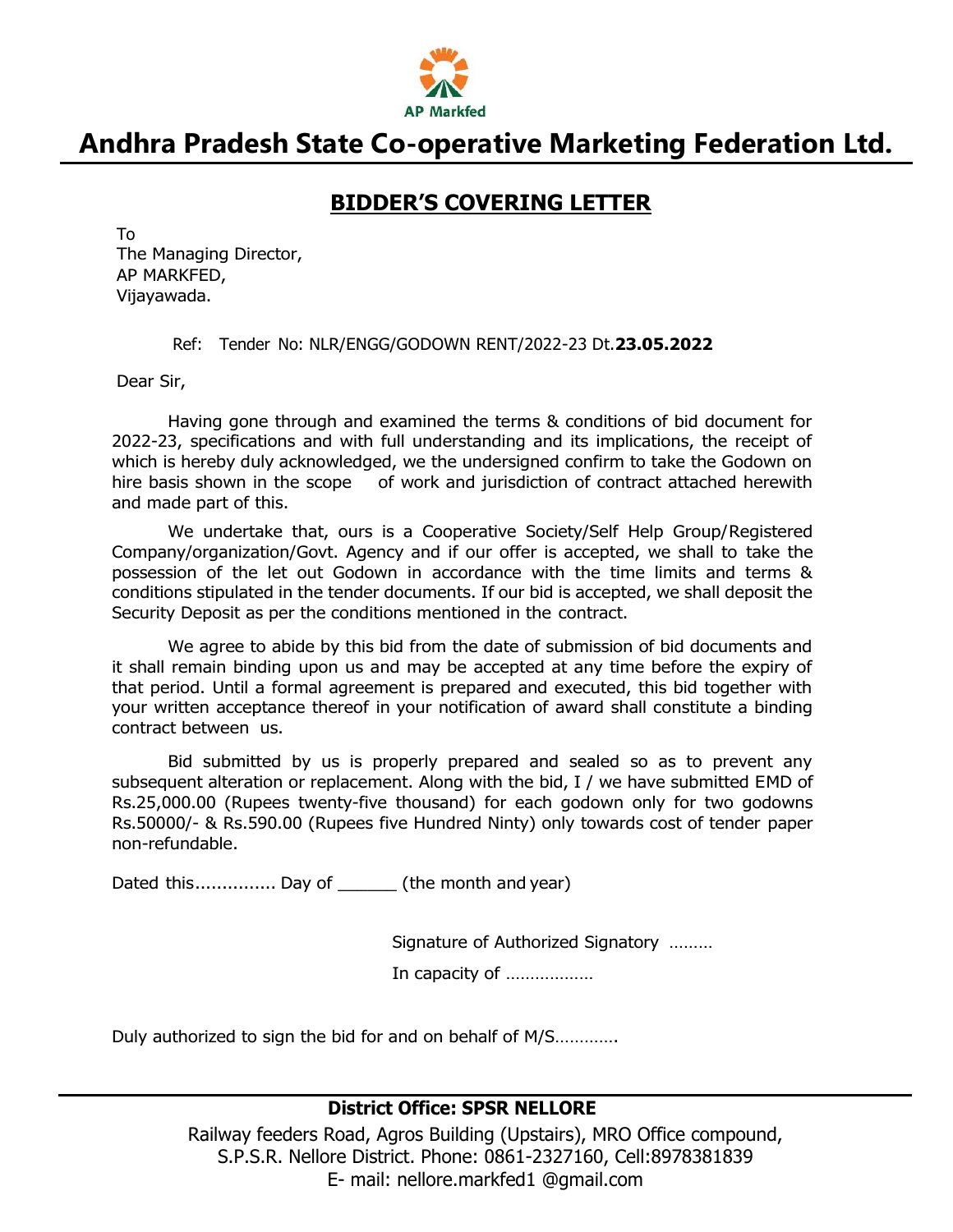

#### **SECTION- I**

#### **1. SCOPE OF WORK AND GENERAL INSTRUCTION TO BIDDER:**

#### **1.1. Service**: -

To take the Godowns of AP MARKFED, located at Tadakala Bazar,SPSR Nellore for storing of goods/materials related to Agriculture and allied activities viz. Fertilizers, Seeds, Pulses, implements, Iron & Steel, cement and other agricultural requirement and other domestic and industrial requirements (other than inflammable/perishable/objectionable items).

#### **1.2. Period of Contract:**

Under normal circumstances the contract shall be valid for a period of 11 (eleven) months from the date of execution of the agreement. The tenancy period can be renewed for a further period of 3 (three) terms having duration of 11 (eleven) months each with mutual consent. The extension period would be decided by the M.D, AP MARKFED on request of the Tenant considering the honesty and loyalty in successful completion of the tenure as per terms and conditions of last agreement by the tenant. The extension of tenancy will be made on existing or revised terms and condition which entirely at the discretion of the owner (Managing Director, AP MARKFED.

#### **1.3 Places of operation**

The list of Godowns along with technical specification is indicated below:-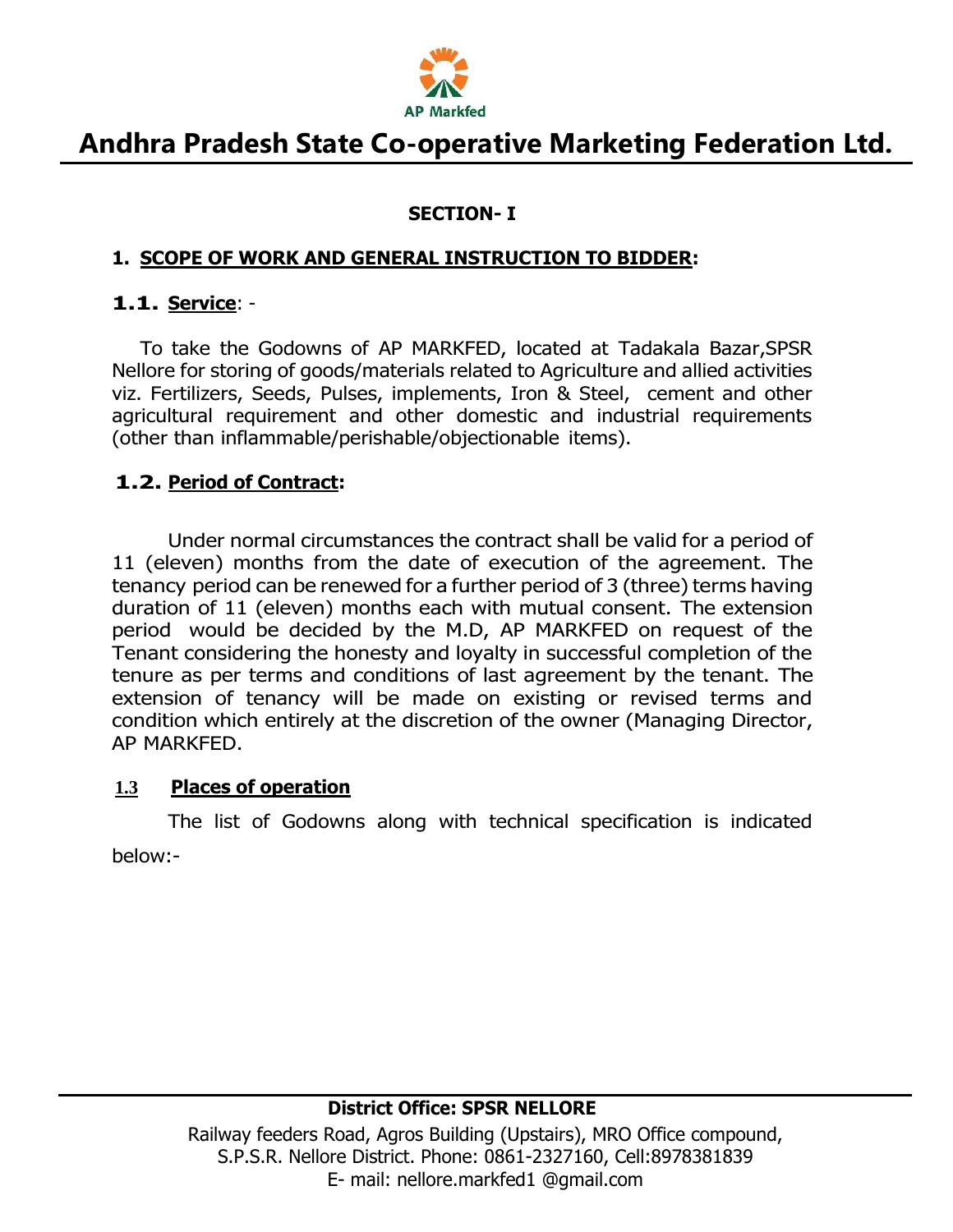

### **SPECIFICATIONS OF THE GODOWN TO BE LET OUT**

| SI.<br>No. | <b>Location of</b><br>Godown                    | <b>District</b>               | No. of<br><b>Godowns</b> | Area in<br><b>Sqft</b> | <b>Condition of the</b><br>Godown | <b>Contact person</b><br>for inspection of<br>the Godown |
|------------|-------------------------------------------------|-------------------------------|--------------------------|------------------------|-----------------------------------|----------------------------------------------------------|
|            | Tadakala Bazar<br>center,<br>Stonehouse<br>peta | <b>SPSR</b><br><b>Nellore</b> | 1(One)                   | 5000                   | Empty                             | <b>District Manager</b><br><b>Nellore</b>                |
|            | Tadakala Bazar<br>center,<br>Stonehouse petal   | <b>SPSR</b><br><b>Nellore</b> | 1(One)                   | 6000                   | Empty                             | <b>District Manager</b><br><b>Nellore</b>                |

#### **District Office: SPSR NELLORE**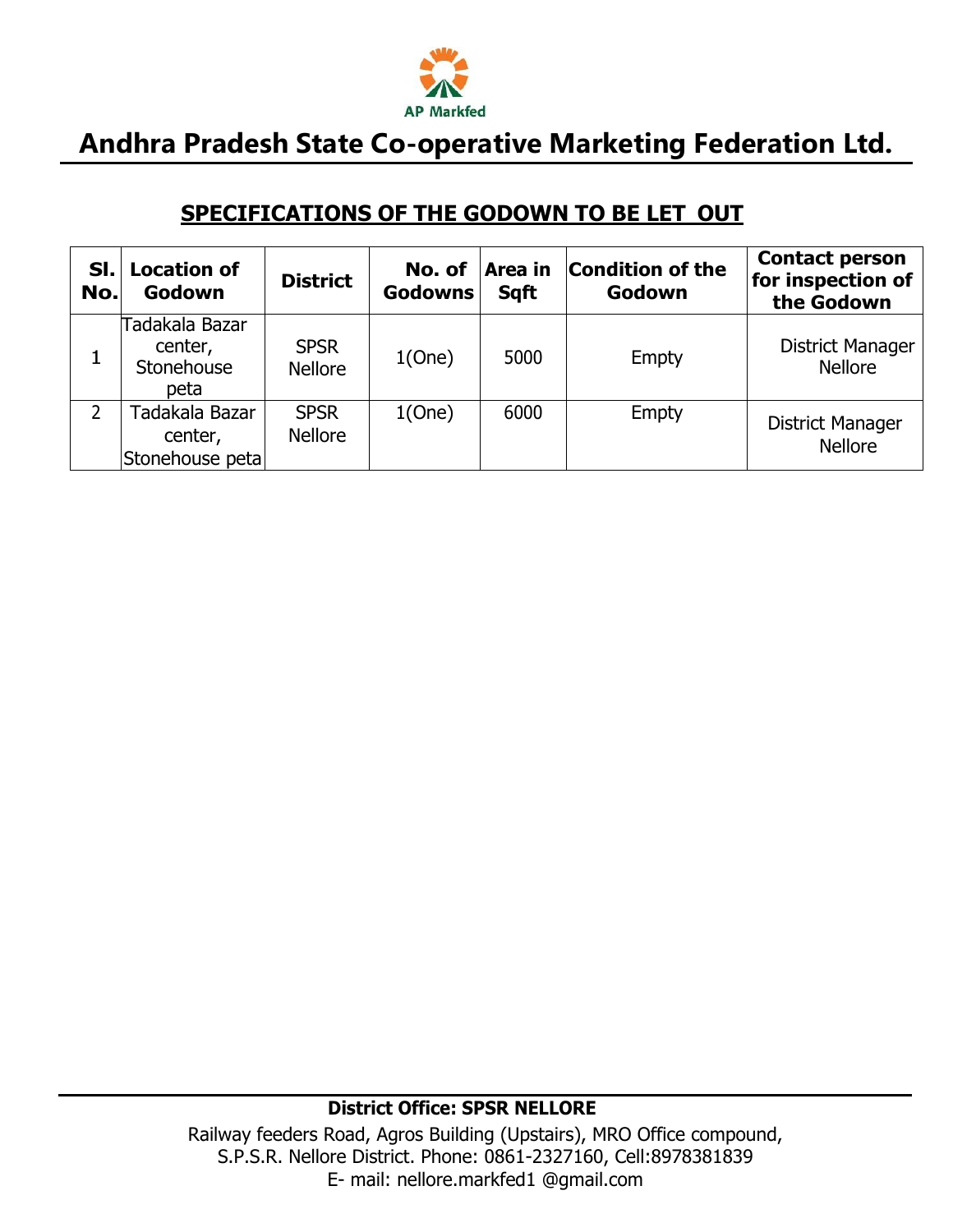

#### **2. INSTRUCTIONS TO BIDDERS:**

#### **2.1. Minimum eligibility conditions**

- a. The Bidder should be an Indian individual/ Co-operative organization/private enterprises/Self Help Group having its office in the state of Andhra Pradesh and obtained GSTN from Govt. The individual should not be involved in any antisocial/criminal activities/offences.
- b. Have been registered with GSTN (Copy of registration certificate to be enclosed).
- c. Have PAN allotted to him by IT Department (Copy to be enclosed) Certificate of declaration regarding blacklisting or otherwise, if any.
- d. The bidder should furnish certificate of declaration regarding near relative/family members/ committee members of his in the federation.

#### 2.2 **Mode of receipt of Tender:**

The bidders are requested to download the DTCN from the website "In such case the bidder is to attach a DD of Rs.590/- (Rupees Five Hundred Ninty) only drawn any Nationalized Bank in favour of Andhra Pradesh State Cooperative Marketing Federation Ltd. payable at Vijayawada.

#### 2.3. **Cost of bidding** :-

The bidders shall bear all costs associated with the preparation and submission of the bid. APMARKFED in no case will be responsible for these costs regardless of the conduct or outcome of the bidding process.

#### **District Office: SPSR NELLORE**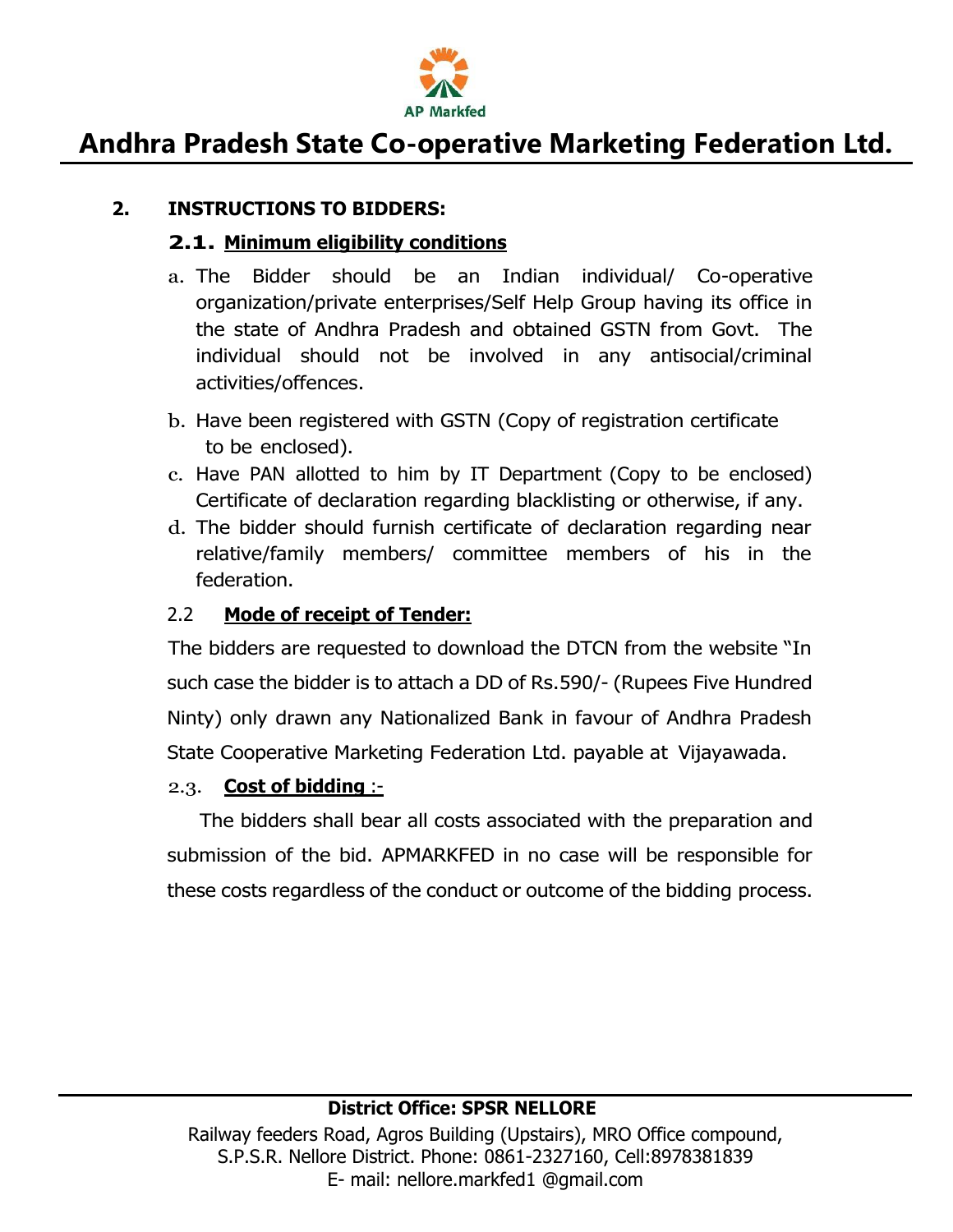

#### **2.4. Bid documents:**

Bid document includes:

- Notice inviting tender, Scope of work, Instruction of bidders
- General terms and conditions
- Bid purchase cost & EMD.
- Letter of authorization for attending bid opening
- Certificate for Non-Participation of near relative
- Agency details
- Technical and Financial Bid Documents.
- Specimen agreement
- Certificate of declaration regarding blacklisting or otherwise.
- 2.4.1. The bidder is expected to have examined all instructions, forms, terms and specifications in the Bid Document. Failure to furnish all the bids not substantially responsive to the Bid document in every respect will be at the bidders risk and may result in rejection of the Bid.
- 2.4.2. Any clarification in the matter may be referred to District Manager of Nellore district.
- 2.4.3. The prospective bidders should keep their offers valid up to 60 days from the date of opening of tender.
- 2.4.4.Any clarification/query raised by the bidder shall be responded by the Executive Engineer at Head Office and the District Manager, Nellore.

#### **District Office: SPSR NELLORE**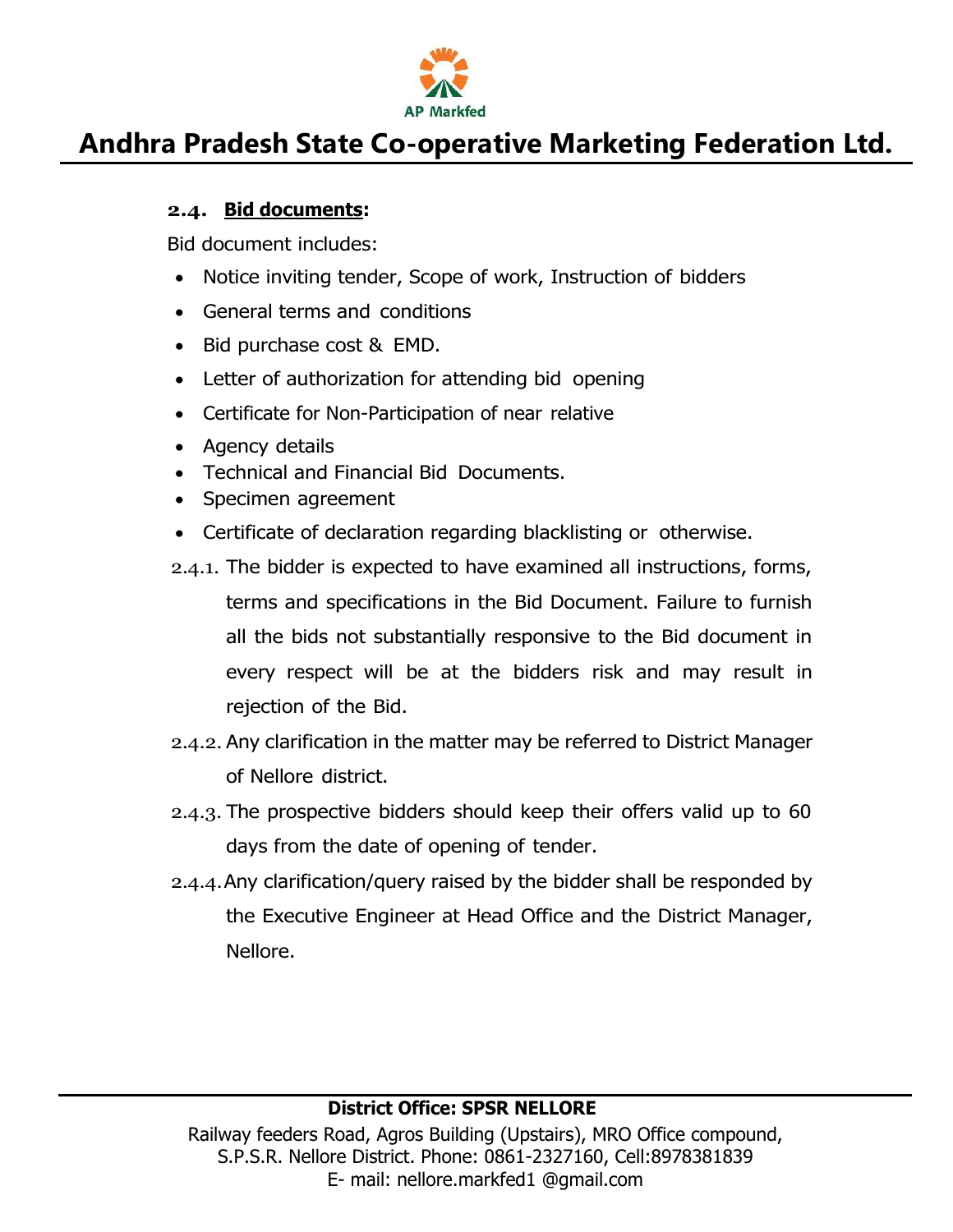

#### **2.5 Amendment to bid documents:**

At any time, prior to the date of submission of Bid, MARKFED-NELLORE may, for any reason whether at its own initiative or in response to a clarification required by a prospective bidder, modify the bid documents by the amendments/ by issuing corrigendum.

2.5.1. The amendments will be updated on MARKFED website only.

2.6 No person shall be allowed to hire the Godown under tendering process, if She/He or any of Her/His family member has a commercial interest in business relating to MARKFED.

2.7. Bidders who have been black listed/debarred by any State/Central Agency will be ineligible and hence rejected.

2.8. If the proprietor/partner(s) of the Bidding firm/ any director of the agency have been convicted by a court of an offence and sentenced to imprisoned for a period of three years or more shall be treated as non responsive and hence rejected.

2.9. MARKFED reserves to right to reject any bid whose legal hire/partners have legal dispute with MARKFED.

#### **District Office: SPSR NELLORE**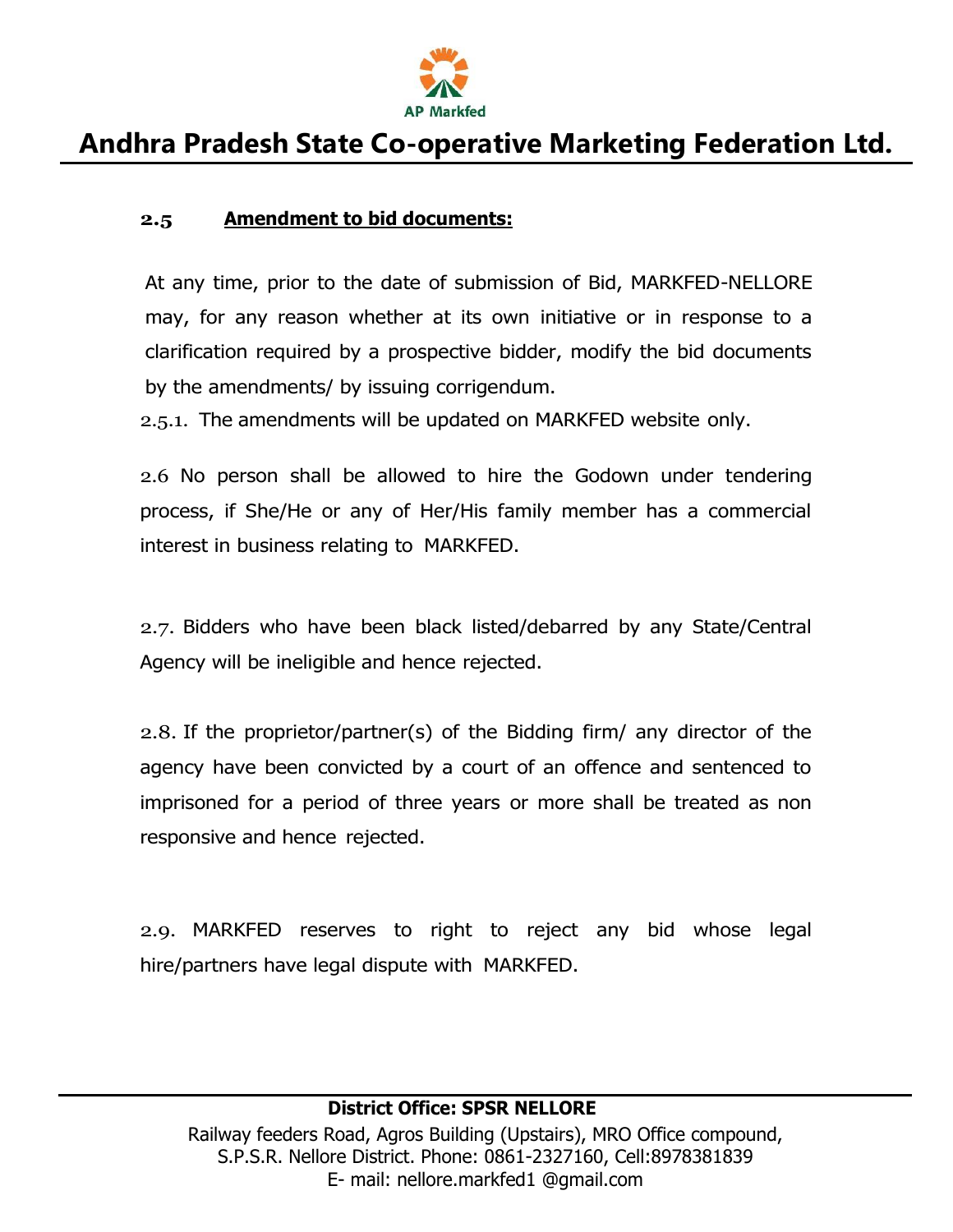

#### **2.10. Rejection of incomplete & conditional tenders:**

The incomplete & conditional tenders will be rejected. Quoting unrealistic rates will be treated as dis-qualification.

#### **2.11. Non-transferability:**

The tender is non- transferable.

#### **3. Preparation of Bids:**

The bid prepared by the bidder and all correspondences / documents relating to the bid exchanged by the bidder with MARKFED shall be in English language only.

#### **3.1. Documents comprising the bid:**

The bid prepared by the bidder shall comprise the following components;

- Documentary evidence in accordance with cause 2.1 of section 1 establishing that the bidder is eligible to bid and is qualified to perform the contract if his bid is accepted.
- The cost of the tender paper Rs.590/-( Rupees Five Hundred Ninty) only including GST in the form of Demand Draft drawn in favour of AP MARKFED, payable at Vijayawada .
- EMD of Rs.25,000.00 (Rupees Twenty five thousand) for each godown only be furnished in accordance with the Clause.
- Bid form and price scheduled completed in accordance with respective clause as per Section-I.
- Letter of authorization for attending Bid opening as per Annexure.
- Check list Annexure.

#### **District Office: SPSR NELLORE**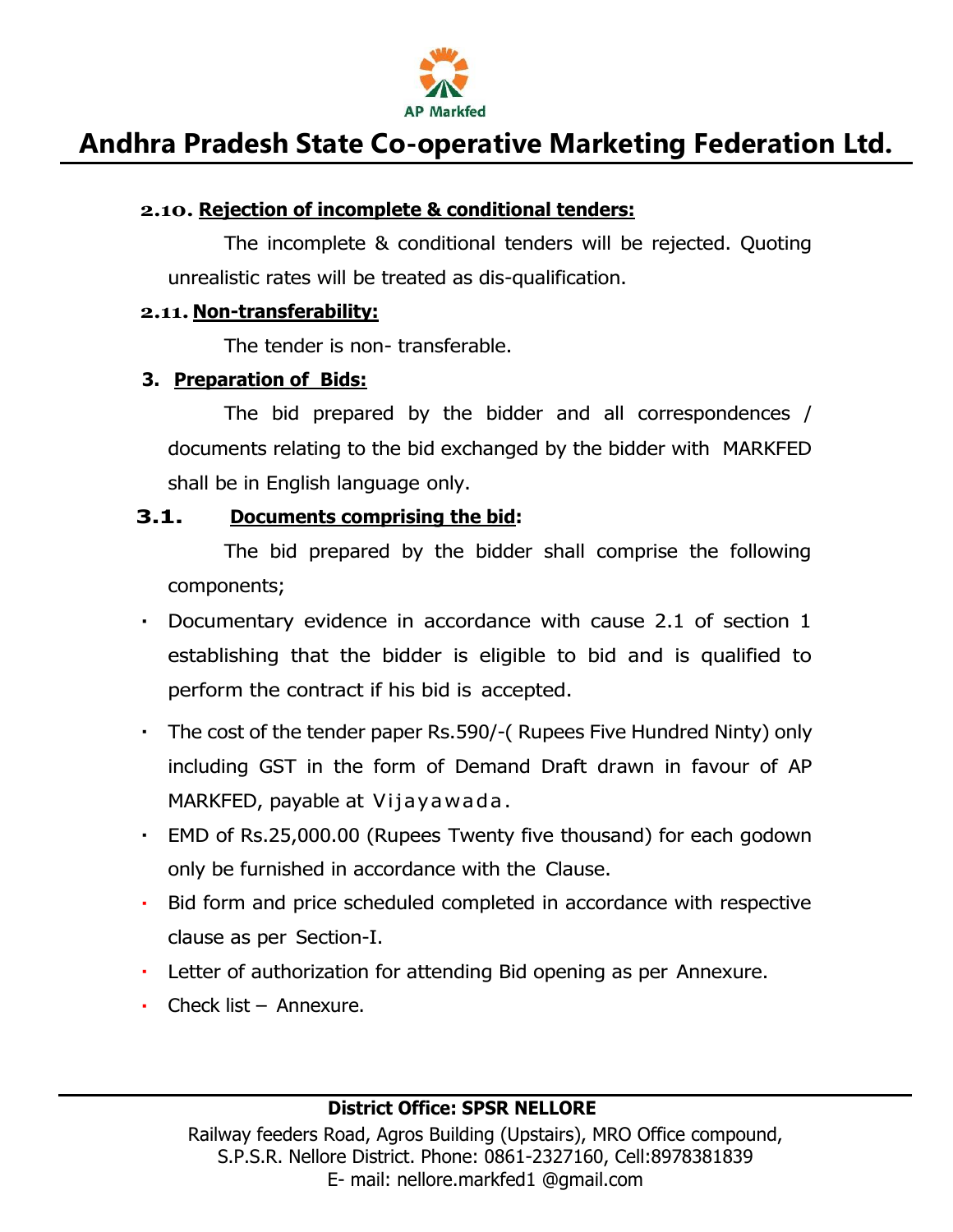

- Declaration regarding non-participation of any near / close relative -Annexure.
- Agency details / Certificate of declaration regarding blacklisting Annexure.
- Copy of Partnership Deed or proprietorship deed or articles/ Memorandum of Association as the case may be.

#### **4. Bid prices:**

The rate of rents should be quoted in Indian Rupees only in words as well as figures. GST & TDS as applicable should be taken into account for quoting rate per Sqft.

**4.1** Only one rate should be quoted for each godown and if more than one rate is quoted under different options the rate quoted by him in the first option **only will be valid and considered for valuation.**

4.2 The rates should be valid for 11months from the date of signing of the agreement.5% hike on subsequent terms if arises in future. A bid submitted with an adjustable rate quotation will be treated **as nonresponsive** and will be rejected.

4.3 The successful bidder shall furnish S.D of 6(Six) month rent within 7 days of issue of intimation.

#### **District Office: SPSR NELLORE**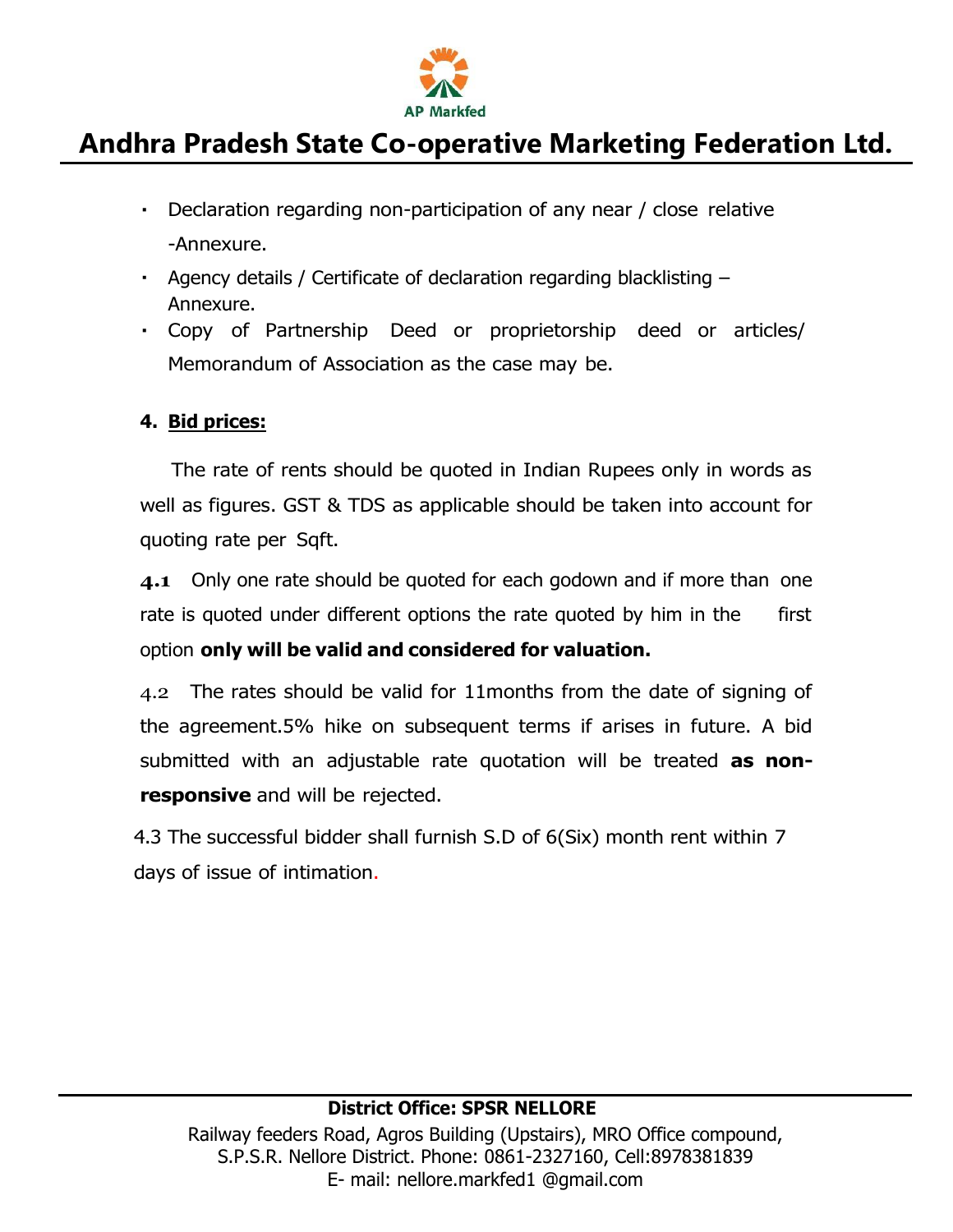

#### 5. Bid Security / Earnest Money Deposit(EMD):

- 5.1 EMD of Rs.25,000.00 (Rupees Twenty five thousand only) for each godown in the form of D.D from any Nationalized bank drawn in favour of AP State Cooperative Marketing Federation Ltd. payable at Vijayawada shall accompany with the bid. The EMD is interest free.
- 5.2 EMD shall remain valid for a period of 30 days beyond the final validity period of bid.
- 5.3 A bid received without EMD shall be rejected as non responsive at the bid opening stage and returned to the bidder.
- 5.4 The submission of EMD is compulsory for all the bidders and no exemption will be granted for submission of EMD on any case.
- 5.5 EMD of lesser amount/ EMD non submitted in the manner prescribed will be rejected.
- 5.6 The EMD of unsuccessful bidder will be discharged / returned to them within 30 days after finalization without any interest.
- 5.7 The bid security may be forfeited:
	- A) If a bidder withdraws his bid during the period of bid validity.
	- B) In case of successful bidder, if the bidder fails to
		- i) Sign the Contract/Agreement.
		- ii) Furnish the S.D within the specified time.
		- iii) The EMD of successful bidder will be adjusted towards Security Deposit on request of the bidder.

#### **District Office: SPSR NELLORE**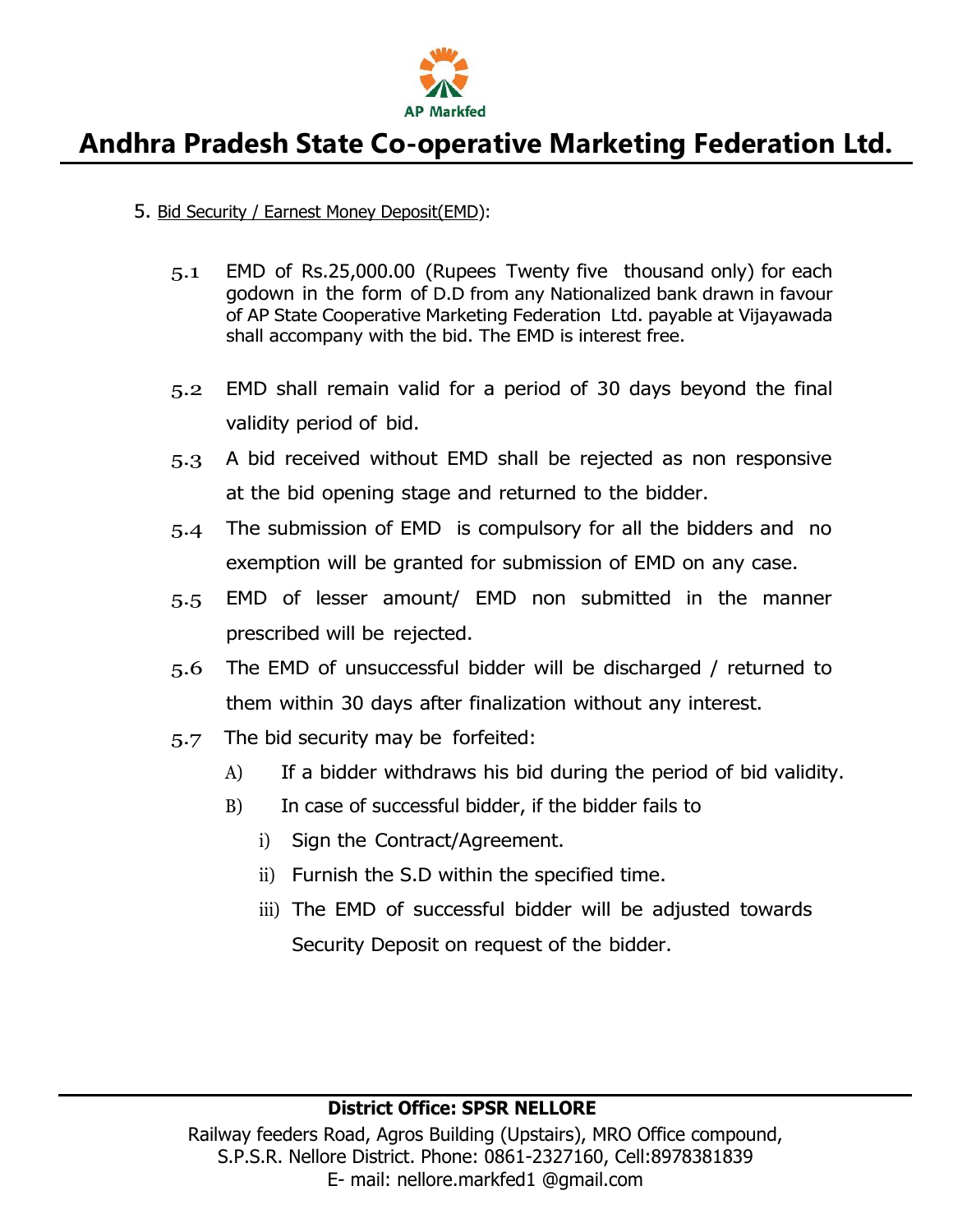

#### **5. Period of validity of bids:**

The bid shall remain valid and open for acceptance for a period of 30 days from the last date fixed for receiving the same. A bid valid for a shorter period shall be rejected by the owner as non responsive.

#### **6. Signing of the Bids:**

 $7.1$  All the pages of the bid document should be signed by the bidders.

7.2 All entries in the bid form should be legible and filled in clearly.

If the space for furnishing information is not sufficient, separate sheet duly signed by the authorized signatory may be attached.

7.3 The bid shall contain no interlineations, ensures of overwriting except as necessary to correct errors made by the bidder in which case corrections shall be signed by the person / persons signing the bid.

#### **8 Submission of Bid :**

#### **Sealing, Marking & Submission**

8.1 The bid shall be submitted in accordance with the procedure detailed herein.

• Specified documents shall be enclosed in envelop of appropriate size each of which shall be sealed & signed.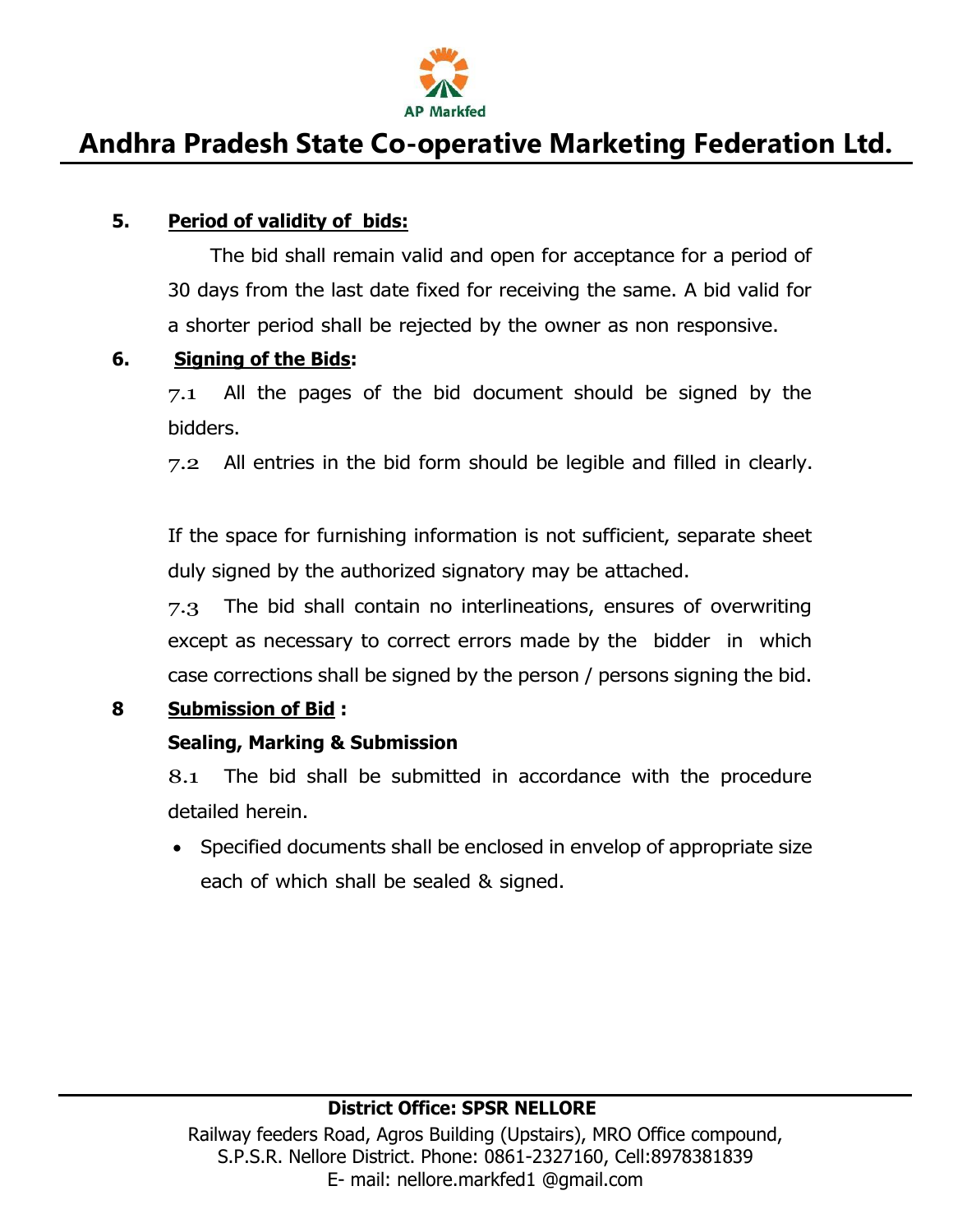

#### **8.1.2Envelope No.1 shall contain (Technical-Bid) alongwith;**

- **a)** The Technical bid along with bid security/EMD as indicated in clause 5.1 of these instructions to bidders.
- **b)** All the information and documents in the same serial order as given in this tender documents.
- **c)** A covering letter accompanying the bid duly addressed to the Managing Director, AP MARKFED super scribing the location of the godown and capacity.

#### **8.1.3Envelope No.2 shall contain (Financial Bid):**

- a) The rate of rent per sqft in words and figures INR duly filled in and signed and stamped.
- b) The bidder must fill up quoted rent per Sqft for each godown.

8.1.4 The above two envelopes shall bear the name of the location of the Godown and district of APMARKFED along with tender number, due date and time and shall be sealed in a third envelope addressed to the Managing Director, APMARKFED.

8.2 If the date on which the tender is opened for acceptance is declared to be a holiday, the tenders shall be deemed to remain open for acceptance till the next working day.

8.3 No Bid should be hand delivered at the address mentioned in notice.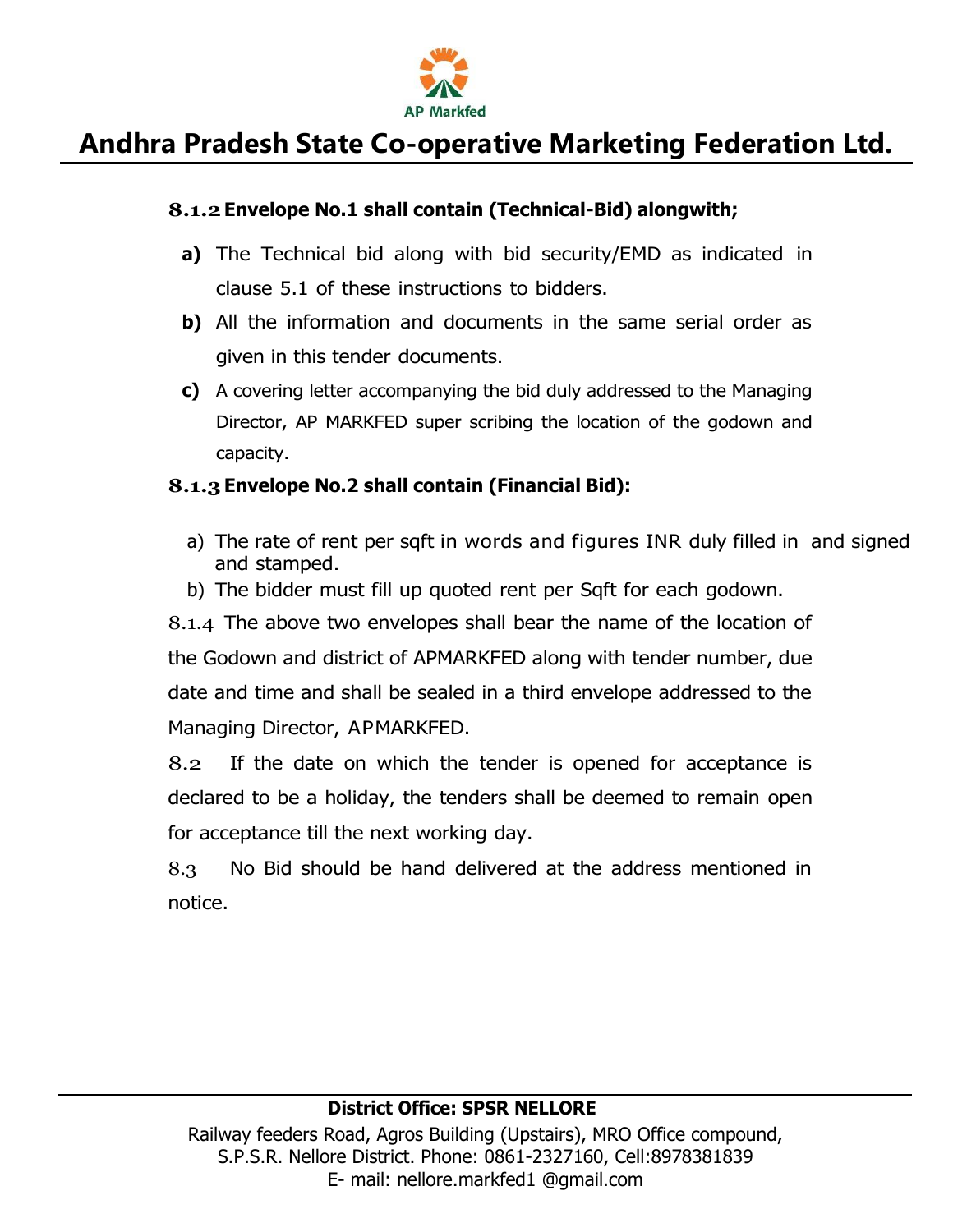

8.4 All the envelope shall indicate the name and address of the bidder to enable the bid to be returned unopened, if required.

#### **9 Deadline for submission of bids**

9.1 No bids will be received / accepted after the expiry of the prescribed date and time for submission of the bids. Bids received, if any, by the owner after the deadline/extended deadline for submission will be returned unopened to the bidder.

9.2 Managing Director may at his discretion extend deadline for submission of bids through issuance of a corrigendum for the reasons mentioned there in which case all rights and obligations of the owner and the bidders previously subject to the deadlines shall thereafter be subject to the new deadline as extended.

9.3 The responsibility for submission of the bid in time should rest with the bidder.

9.4. E-mail/FAX/Other mode of offers will be treated as defective , invalid and rejected. Only detailed complete bids received prior to the closing time and date of the bids will be taken as valid.

### **10 Bid Opening and evaluation : Bid opening ;**

10.1 **EnvelopeNo.1**- Containing the **Technicalbid**along with cost of tender paper, bid security and all the information documents shall be opened by the committee in the presence of the bidders or their representatives duly authorized by the bidder who wish to be present. If the Bid security receipt is not found as prescribed the bid shall be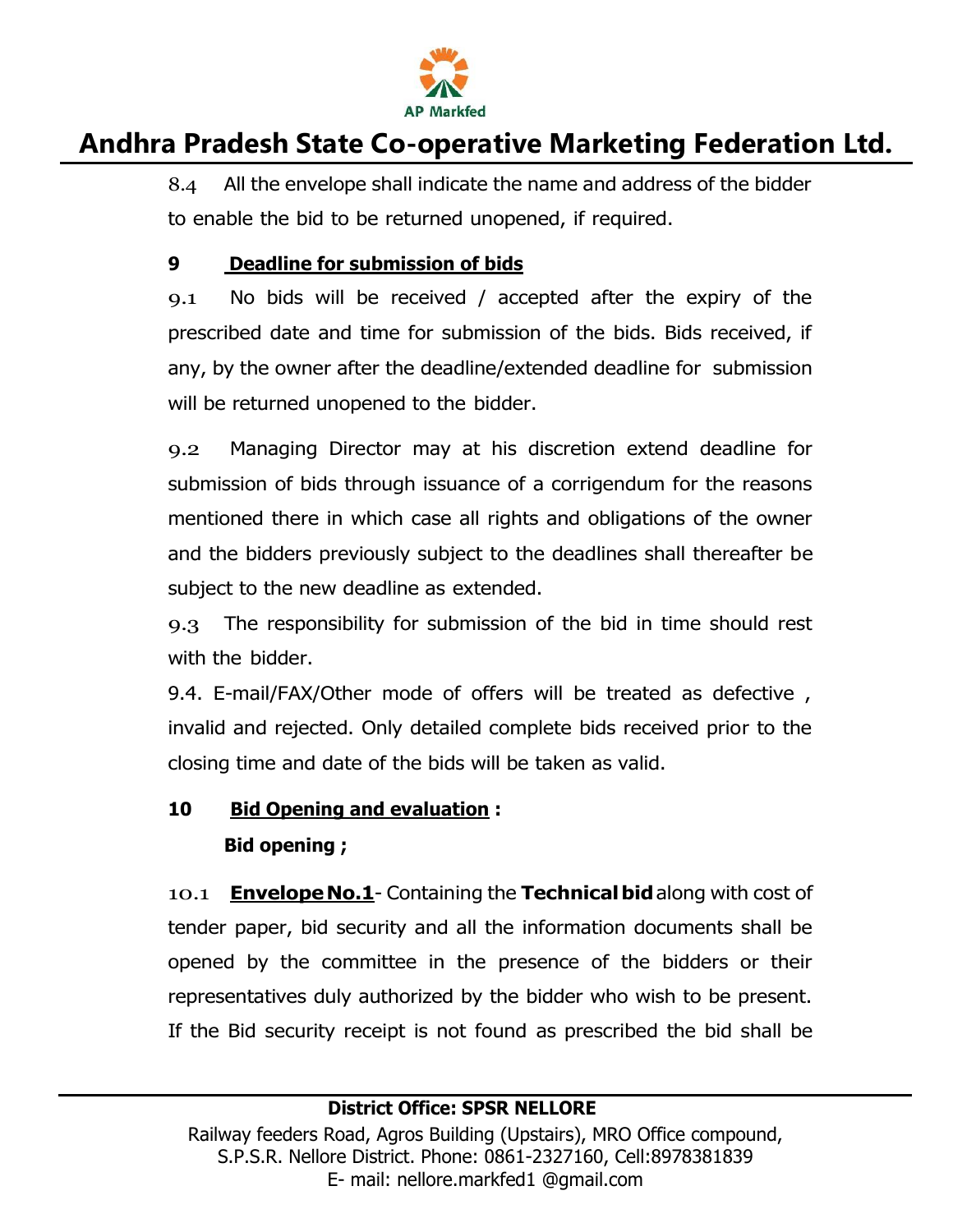

summarily rejected. The representatives are required to bring photo identity card issued by the concerned bidder and also a copy of the authorization as given in the Annexure.

10.2 **Envelope No.2** - Containing duly filled in **financial bid**  indicating the rate of rent as given in Financial Bid statement shall then be opened.

10.3 The committee shall examine/evaluate the bids to determine whether they fulfill the eligibility criteria, have submitted the requisite documents , meet the terms and conditions specified , complied with all the instructions contained therein, the requisite bid securities have been furnished, the bids have been properly signed and stamped, the bids are generally in order etc.

10.4 Only summary of rate of rent quoted by the bidders will be read out.

#### **11 Process to be confidential :**

11.1 After the public opening of bid, information relating to the examination, clarification, evaluation and comparisons of bids and recommendations concerning the award of contract shall not be disclosed to bidders or other persons not officially concerned with such process.

11.2 Any effort by the bidders to influence the owner in the process of the examination, clarification, evaluation and comparison of bids and decision concerning award of contract may result in the rejection of the bidders bid.

#### **District Office: SPSR NELLORE**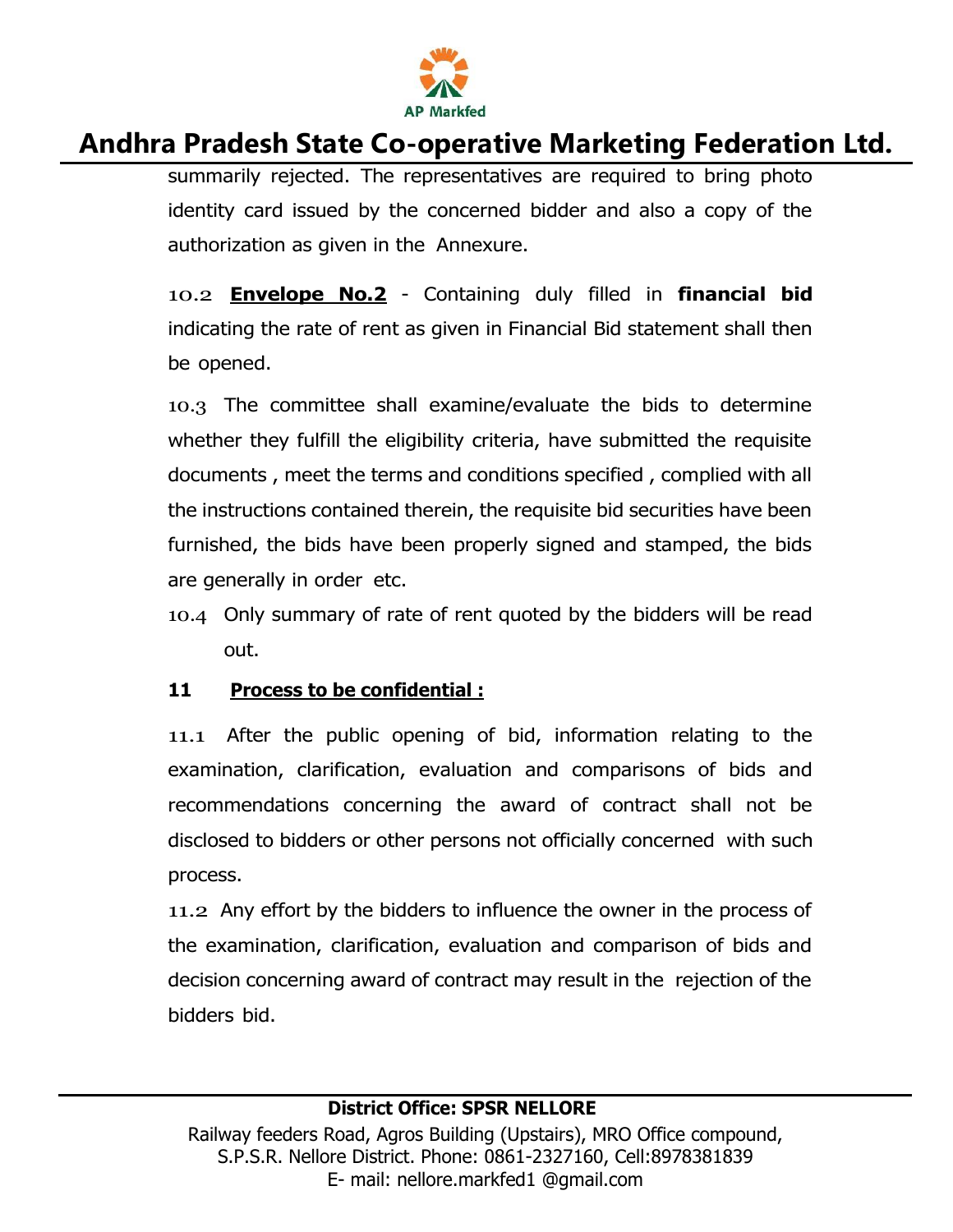

#### **12 Clarification of Bids:**

To assist in the examination evaluation and comparison of bids the committee / official may ask bidders individually for clarification on their bids, including breakdowns of rent quoted.

The request of clarification and the response shall be in writing or by e-mail or fax but no change in the price substance of the bid shall be sought, offered or permitted except as required to confirm the correction or arithmetical errors discovered during the evaluation of the bids in accordance with clause thereof.

#### **13 Determinations of Eligibility & Responsiveness:**

13.1 The empowered committee will determine whether the bid is substantial to the requirements of the bid documents. For the purpose of these clauses, a substantial responsive bid is one which confirms to all the terms and conditions and specifications to the bid documents without any deviation or reservation.

13.2 A bid which in relation to the estimates of the empowered committee is unrealistically priced and which cannot be sustained satisfactorily by the bidder may be rejected as **non-responsive**.

#### 14 **Evaluation and Comparison of Bids** :

14.1 Only such of the bids have been determined to be substantially responsive to the requirements of the bid documents. The determination of the bid's responsiveness shall be based on the contents of the bid itself without recourse to extrinsic evidence.

#### **District Office: SPSR NELLORE**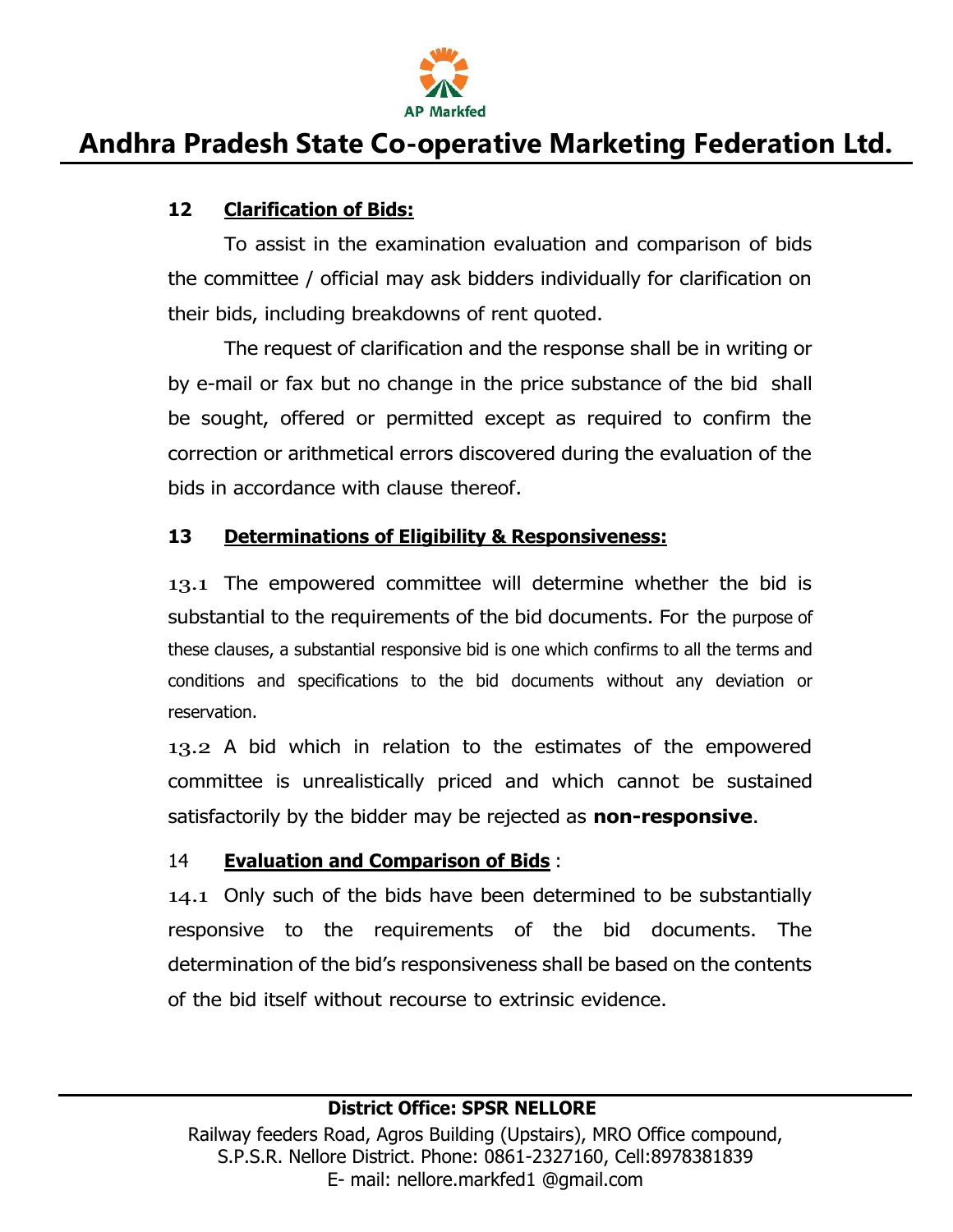

14.2 Bidders shall note that no preference of any nature will be given to any Bidder not-withstanding any custom usage or instructions to the contrary.

14.3. Evaluation of the bids will take into account in addition to the bid amount the following factors:

- i) Arithmetical errors corrected in accordance.
- ii) Such other factors as may be considered to have a potentially significant impact on contract execution price and payments.

14.4. Offers deviations and other factors which are in excess of the requirement of the bid documents or otherwise result in the accrual of unsolicited benefits to the owner, shall not be taken into account in bid evaluation.

14.5. A bid determined as substantially non responsive will be rejected by the AP Markfed and shall not subsequent to the bid opening be made responsive by the correction of the non-conformity.

14.6. Bids determined to be substantially responsive will be checked for any arithmetical error in computation and summation. Details of errors will be as follows:

- 14.6.1. Where there is discrepancy between amounts in figures and in words, amount in words will govern.
- 14.6.2. Incorrectly added totals will be corrected.

#### **District Office: SPSR NELLORE**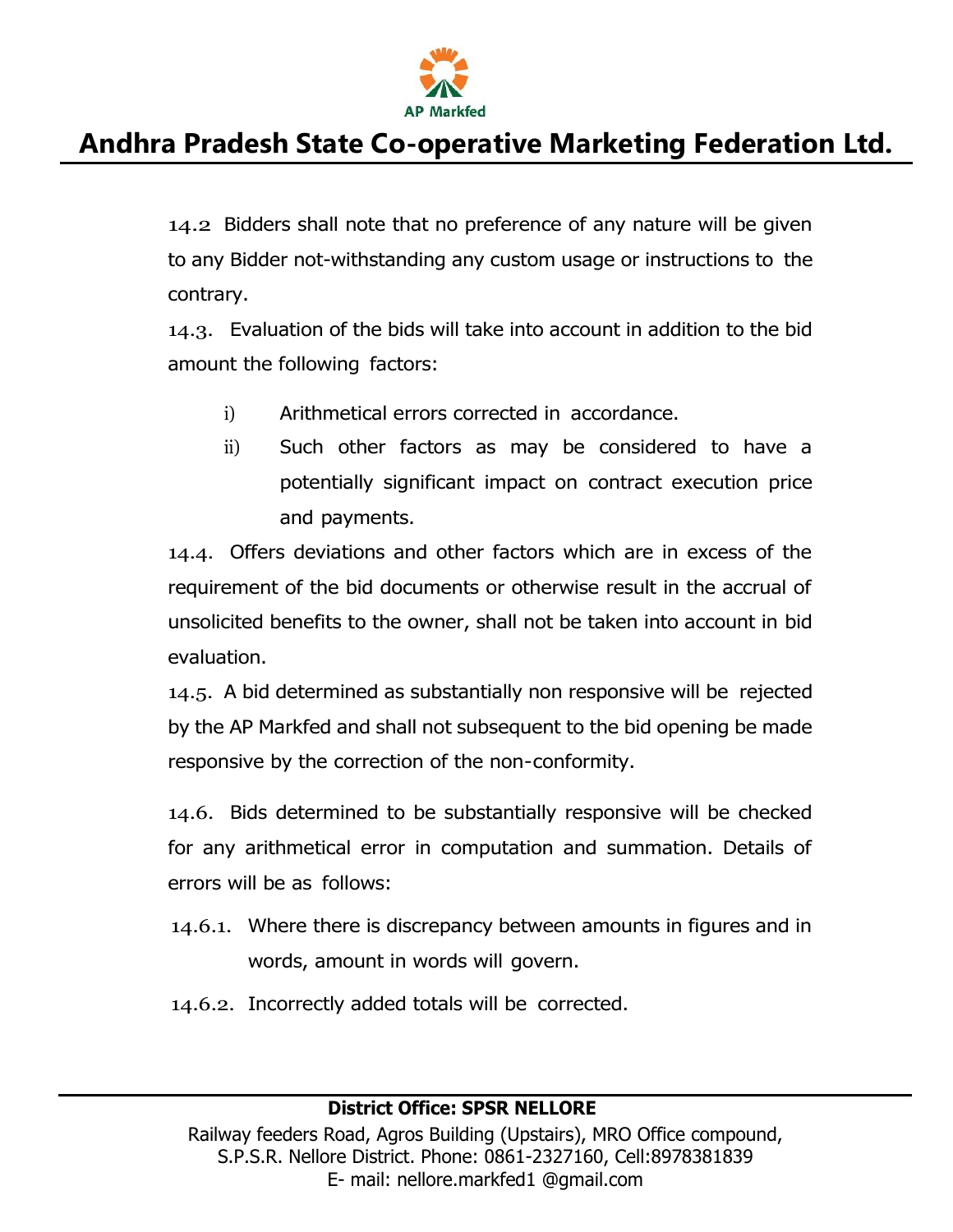

14.6.3. In case there is any inconsistency between the rent and the rate quoted shall be prevail. If a bidder does not accept the correction of errors as outlined above , his bid is liable for rejection.

14.7. The owner may waive any minor infirmity or non conformity or irregularity in a bid which does not constitute a material deviations, provided such waiver does not prejudice or affect the relevant ranking of any bidder.

#### **15 Award of Contract:**

#### **Award Criteria**

Subject to the evaluation of financial bid, the contract shall be awarded with the approval of the competent authority to the bidder whose bid has been determined to be eligible and to be substantially responsive to the bid documents and who has offered the highest evaluated bid provided further the bidder has the capability and resources effectively to carry out the contact.

#### **16 Right to accept / reject any or all Bids :**

The Managing Director, MARKFED reserves the right to accept or reject any bid including the highest and to annual the bidding process and reject all bids, at any time prior to award of contract, without thereby incurring any liability to the affected bidder or bidders or any obligations to inform the affected bidder or bidders of the grounds for the said action.

#### **District Office: SPSR NELLORE**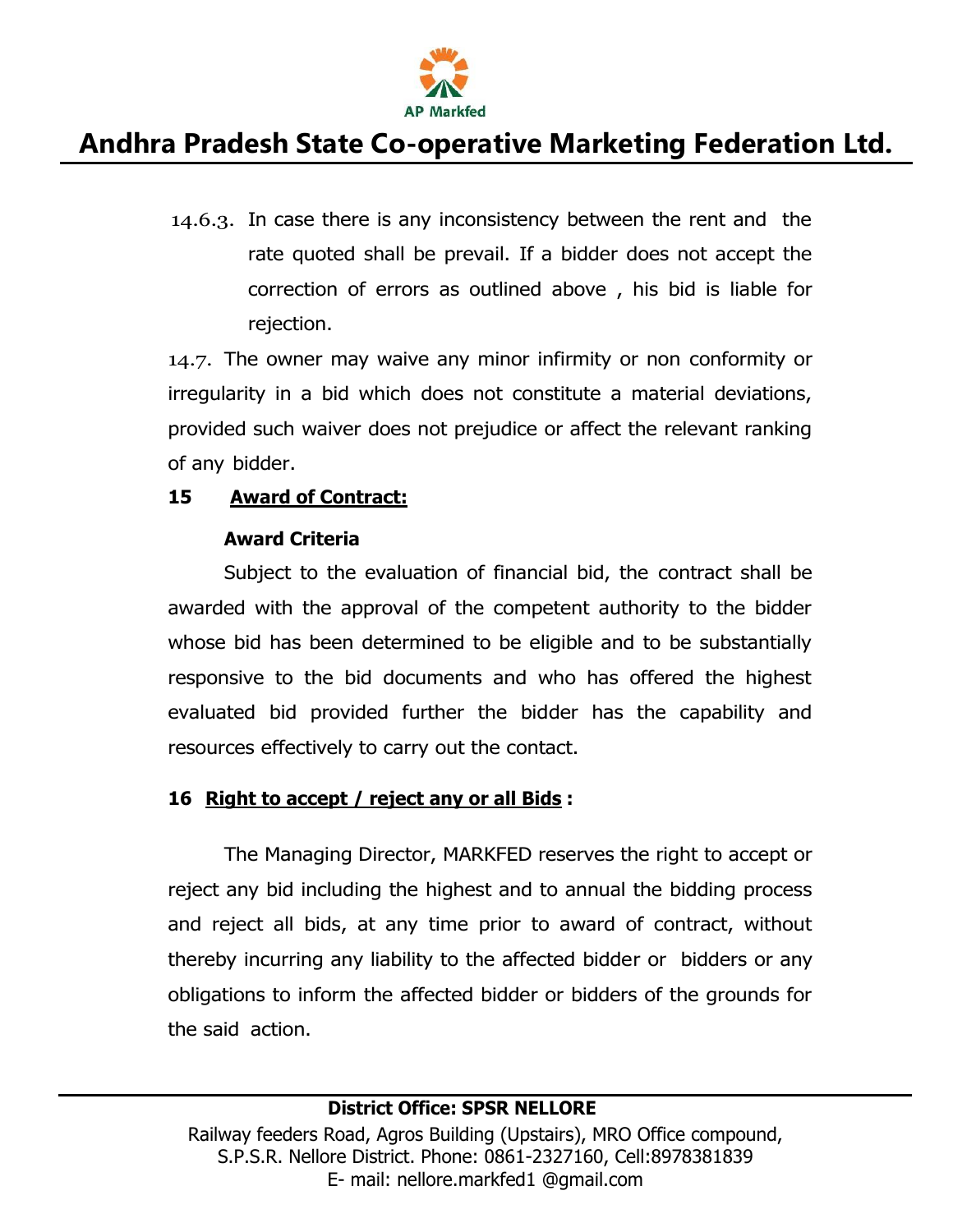

#### **17 Notification of Award :**

17.1 Prior to expiry of the prescribed period of bid validity the Managing Director, MARKFED will notify the successful bidder by fax or e-mail or letter confirming in writing that his bid has been successful.

17.2. The notification of award will constitute the formation of the contract.

17.3 Upon furnishing of Security Deposit (S.D) by the successful bidder in accordance with the provisions of clause-4.3 of Terms & Conditions of the tender, Managing Director/District Manager, AP MARKFED, Nellore will notify the unsuccessful bidders that their bids have been unsuccessful.

#### **18 Signing of Agreement:**

Upon the receipt of the notification of award by the successful bidder, the successful bidder shall fill the draft Agreement in accordance with form of agreement included in the Bid documents and submit the same to the Managing Director, MARKFED through the Area Manager concerned within a week from the date of receipt of notification of award. The Draft Agreement shall be returned to the successful bidder duly approved by Managing Director, MARKFED. The successful bidder, shall get the same engrossed, signed and execute at his cost as per T.P Act and send the same to the Area Manager concerned of MARKFED for execution.

#### **19 Annulment of the Award:**

19.1 Failure of the successful bidder to comply with any of the requirements shall constitute sufficient ground for the annulment of award and forfeiture of the bid security in which event the owner may make the award to any other bidder at the discretion of the owner or call for new bids.

19.2 The Owner reserves the right to **blacklist a bidder** for a suitable period in case he fails to honor his bid without sufficient grounds.

---xxx---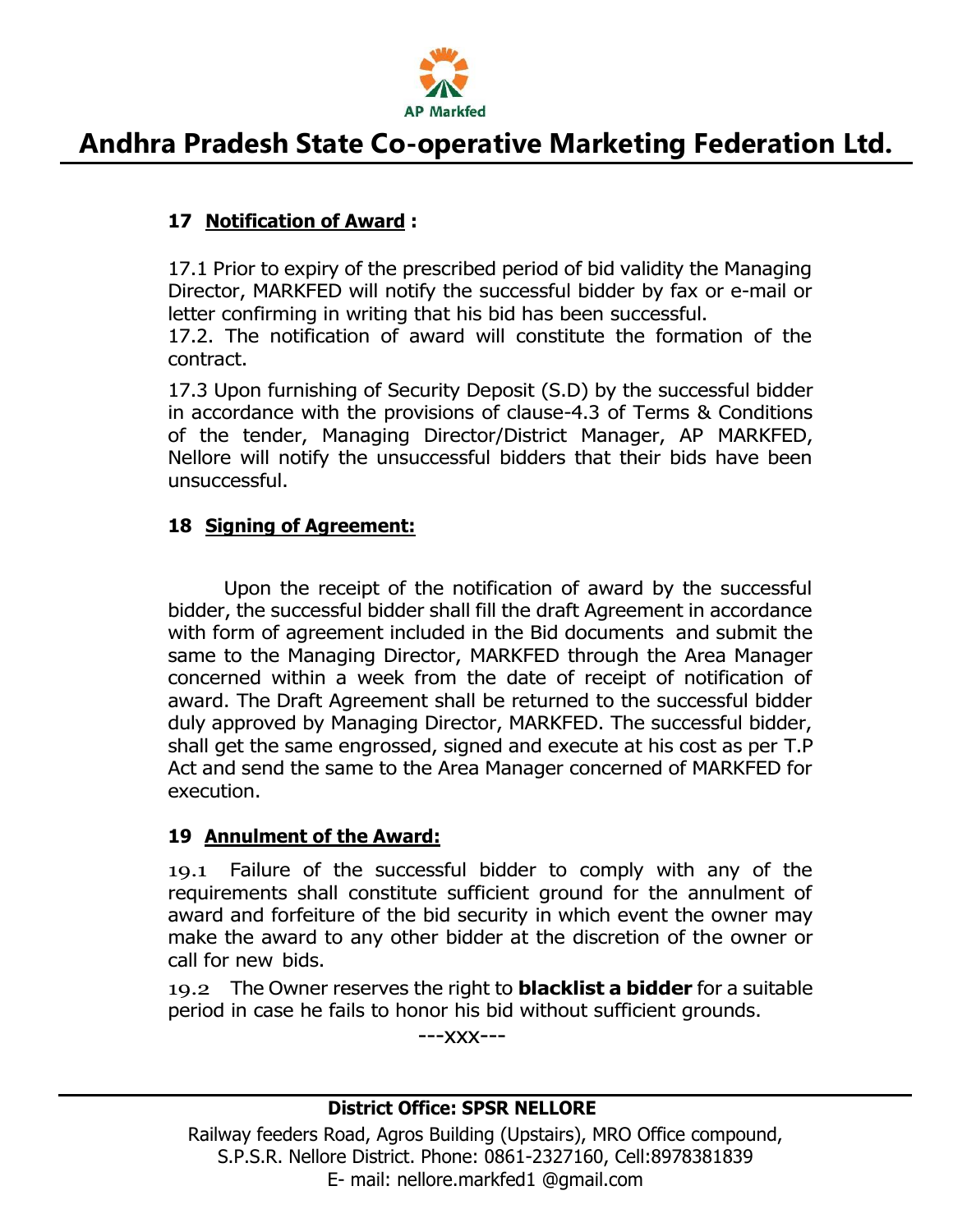

### **GENERAL TERM AND CONDITIONS FOR LET OUT OF GODOWNS**

- 1. The agreement shall be for a period of 11 months subject to extension of time period maximum up to 3 terms with 11 months duration each on such terms and conditions as would be mutually agreed upon.
- 2. That the Land lord (AP MARKFED) shall let out its godown having area of 6000 Sqft/1000 MT (apprx) capacity or 5000 Sft/834MT (apprx) capacity located at Tadakala Bazar in the district of SPSR Nellore and the tenant shall take the Godown on rented basis for storing of Materials for a period of 11 months.
- 3. That notwithstanding the date on which the tenant has occupied the aforesaid godown the tenancy shall reckon from the date of taking over during the month accordingly to the English Calendar and terminate on the last date of month.
- 4. That the tenant shall not transfer his right overthis deed of agreement or shall not sublet or deliver possession of the aforesaid godown or any portion thereof to any person who-so-ever without prior permission from the land lord.
- 5. That in the event, either party to the agreement desires to terminate the tenancy at any time prior to the period fixed under this agreement may do so by serving upon the other, a prior notice of one month (30 Days) clearly indicating his intension to do so on expiry of the period of notice.
- 6. That, the land lord shall be entitled to inspect and enter into the rented godown at all reasonable times of the duty hours of the days with prior intimation to the tenant.

#### **District Office: SPSR NELLORE**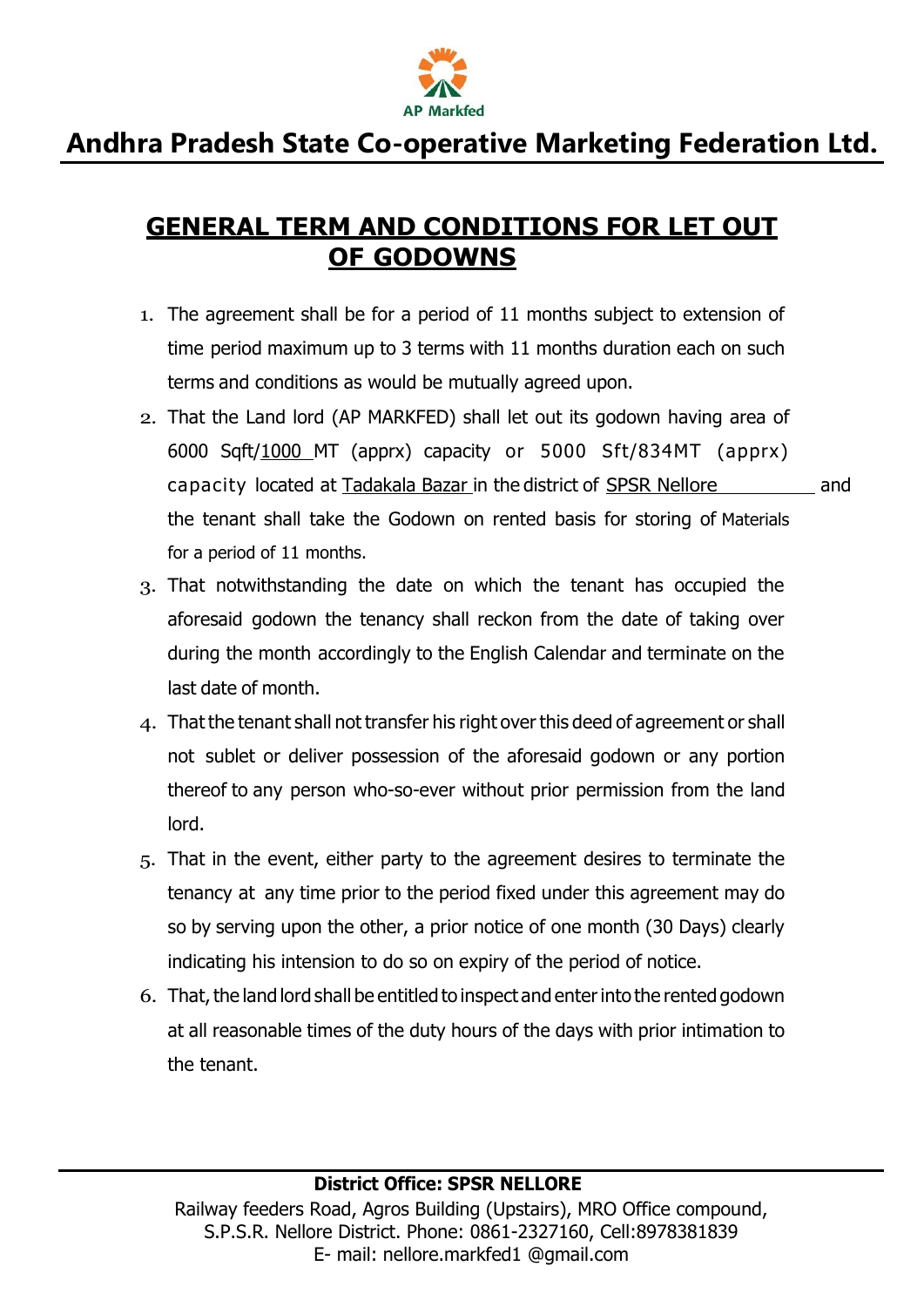

- 7. That, the tenant shall be responsible for safe custody of his goods and assets kept in the above rented godown, the land lord in no way shall be responsible / liable for any damages/loss, theft etc., caused to the said goods/assets and the tenant shall have no right to claim compensation from the land lord in any manner.
- 8. The tenant shall insure its goods and assets through a recognized insurance company with intimation to the landlord.
- 9. EMD of Rs.25,000.00 (Rupees Twenty-five thousand only) for each godown in form of DD from any Nationalized bank drawn in favour of Andhra Pradesh State Cooperative Marketing Federation payable at Vijayawada shall accompanying with the bid. The EMD is so received is to be interest free and shall remain valid for a period of 30 days beyond the final validity period of the bid.
- 10.The successful tenderer will have to deposit Security Deposit equivalent to Six months' Gross Rent without interest in shape of Demand Draft from any Nationalized Bank Drawn in favour of Andhra Pradesh State Cooperative Marketing Federation Ltd., payable at Vijayawada.
- 11. The EMD of the successful bidder will be adjusted towards the security deposit and the EMD of un-successful bidder will be refunded within a period of 30 days from finalization of the tender period.
- 12.No bid will be received / accepted after the expiry of the prescribed date and time for submission of the bids. Bids received, if any, by the MARKFED after expiry of the deadline/extended deadline for submission will be returned unopened to the bidder.

#### **District Office: SPSR NELLORE**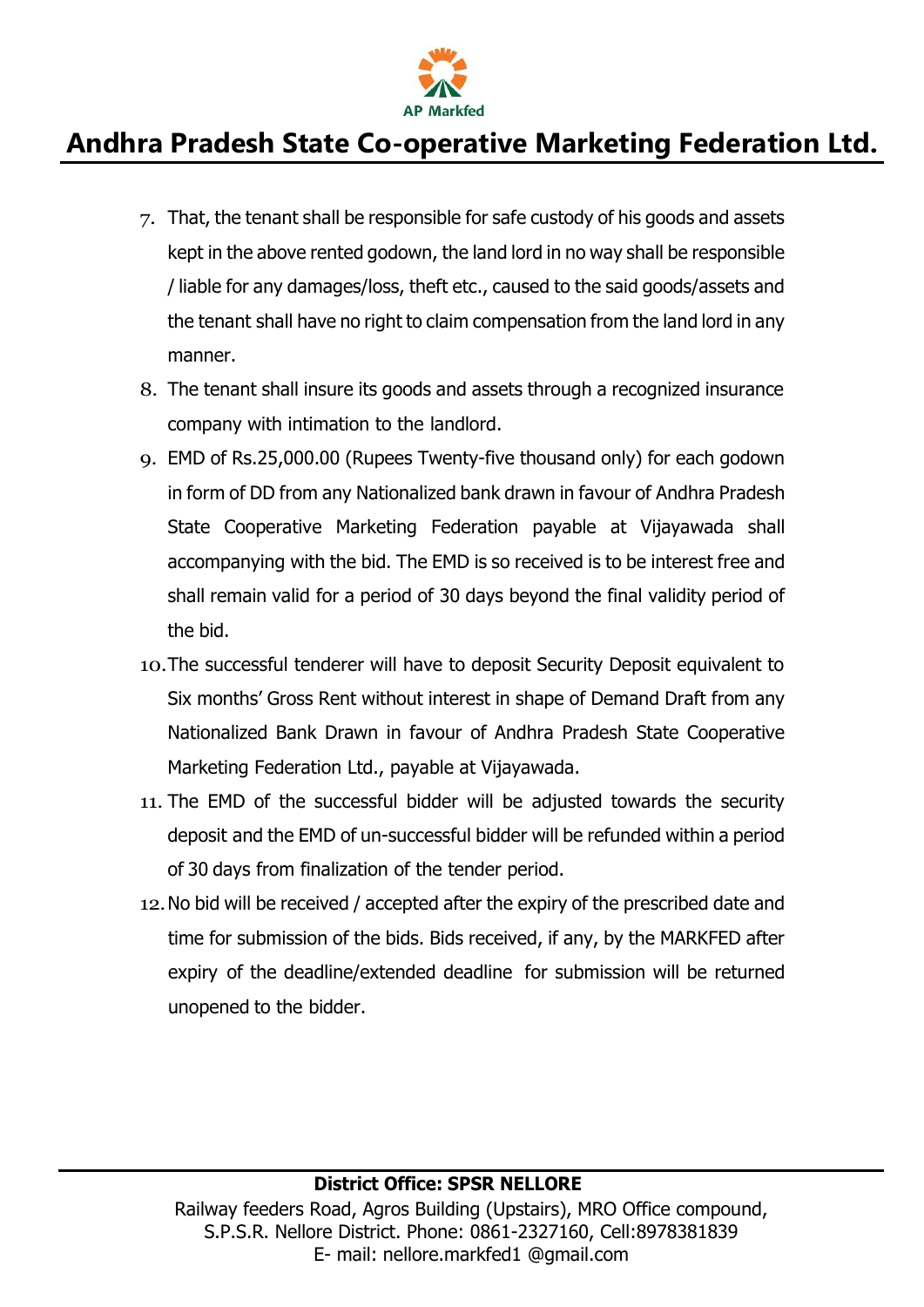

- 13.Managing Director may at his discretion extend deadline for submission of bids through issuance of a corrigendum for the reasons mentioned there in. In such case all rights and obligations of AP MARKFED and the bidder previously subject to the deadlines shall thereafter be subject to the new deadline as extended.
- 14.The responsibility for submission for the bid in time should vest with the bidder.
- 15. E-mail/FAX/Other mode of offers will be treated as defective, invalid and rejected. Only detailed and complete bids received by speed post / Regd. Post prior to the closing time and date of the bids will be taken as valid.
- 16.No overwriting or cutting is permitted in the Bid Form. In such cases, the tender shall summarily be rejected.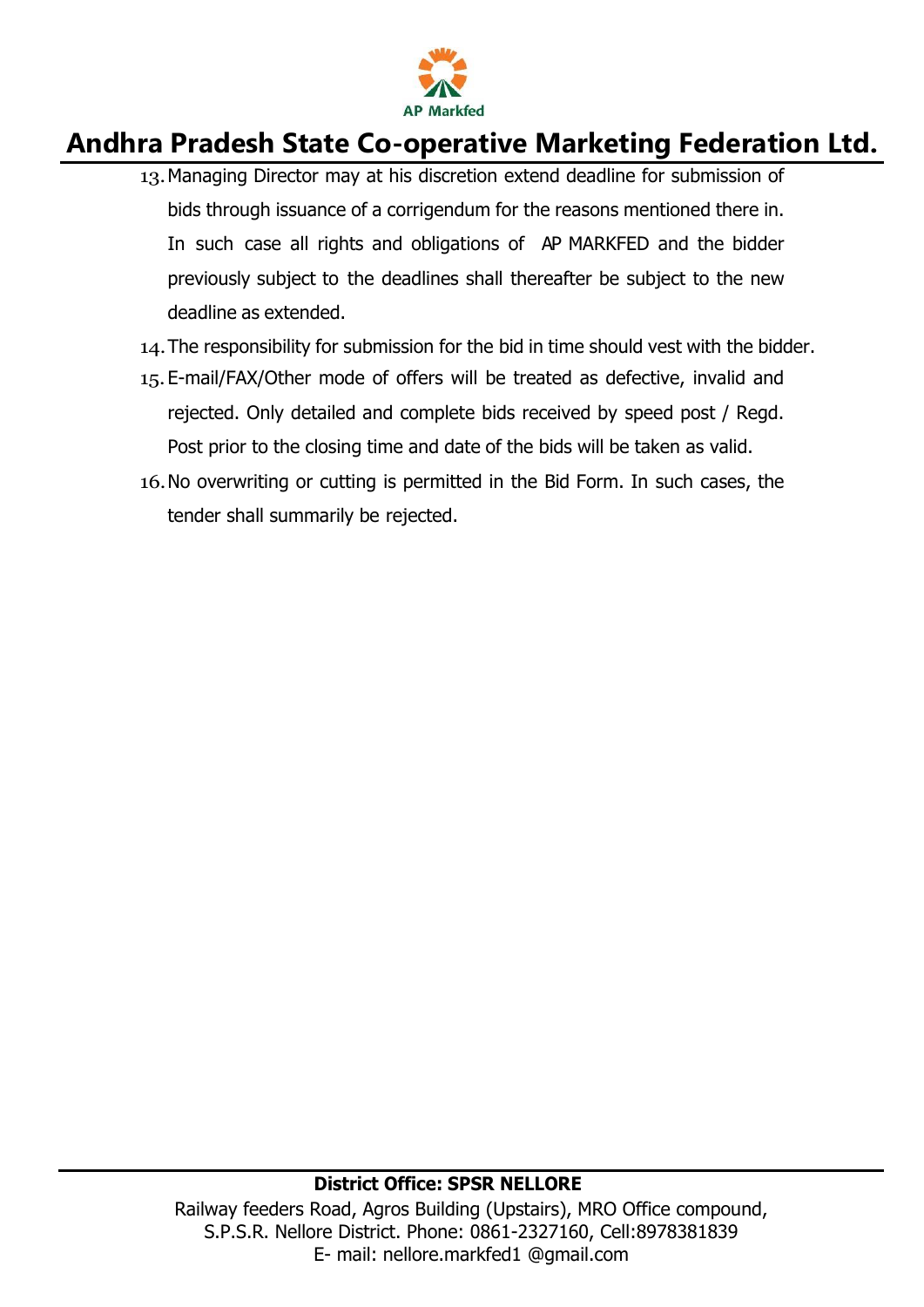

### **Technical Details of Bid (In the letter head of the Bidder)**

| 2. Status(Proprietor/Partner/Director)                                       |                                                                                                                                                                                                                                      |                                                                                                                       |     |             |
|------------------------------------------------------------------------------|--------------------------------------------------------------------------------------------------------------------------------------------------------------------------------------------------------------------------------------|-----------------------------------------------------------------------------------------------------------------------|-----|-------------|
| 3. Details Earnest Money Deposit: Rs25,000.00                                |                                                                                                                                                                                                                                      |                                                                                                                       |     |             |
|                                                                              |                                                                                                                                                                                                                                      |                                                                                                                       |     |             |
|                                                                              | drawn on Bank <u>and a state of the state of the state of the state of the state of the state of the state of the state of the state of the state of the state of the state of the state of the state of the state of the state </u> |                                                                                                                       |     | Date        |
| 4. Details of cost of tender: Rs 590.00_________________________vide D.D No. |                                                                                                                                                                                                                                      |                                                                                                                       |     |             |
| Date                                                                         |                                                                                                                                                                                                                                      | drawn                                                                                                                 | on. | <b>Bank</b> |
|                                                                              |                                                                                                                                                                                                                                      |                                                                                                                       |     |             |
|                                                                              |                                                                                                                                                                                                                                      |                                                                                                                       |     |             |
|                                                                              |                                                                                                                                                                                                                                      |                                                                                                                       |     |             |
|                                                                              |                                                                                                                                                                                                                                      |                                                                                                                       |     |             |
| 6. Name, Address & Telephone No. of Authorized officer / person              |                                                                                                                                                                                                                                      |                                                                                                                       |     |             |
|                                                                              |                                                                                                                                                                                                                                      |                                                                                                                       |     |             |
|                                                                              |                                                                                                                                                                                                                                      |                                                                                                                       |     |             |
| 7. Banker of the Bidder:                                                     |                                                                                                                                                                                                                                      | <u>and the state of the state of the state of the state of the state of the state of the state of the state of th</u> |     |             |
| Telephone Number of Banker:<br>7.1                                           |                                                                                                                                                                                                                                      |                                                                                                                       |     |             |

**District Office: SPSR NELLORE**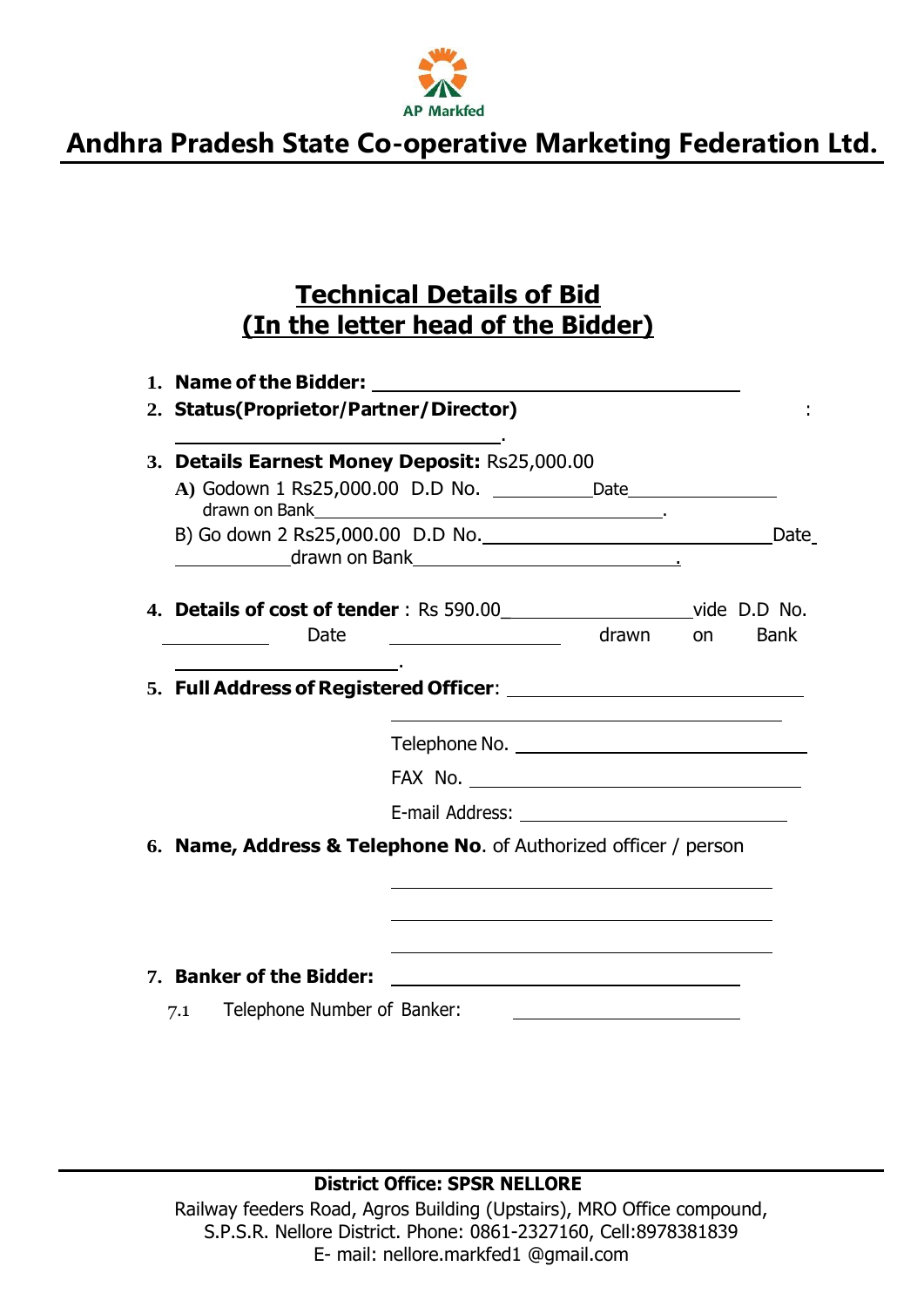

- 8. **PAN/GIR No.:** \_\_\_\_\_\_\_\_\_\_\_\_\_\_\_\_\_\_\_\_\_\_\_\_\_\_\_\_\_\_\_\_\_\_(Attached attested Copy)
- **9. GST Registration No**.: (Attached attested Copy of GST)

#### **N.B : Bidder to ensure that all**

- i. Pages have been numbered, signed and stamped by the authorized person.
- ii. Original documents are to be produced by the bidder for verification on demand.
- iii. Duly filled in authorization letter as per format have been submitted for attending the bid opening (Original proof of Indentify may be produced on demand).

**Place:**

**Date: Seal & Signature of the Bidder.**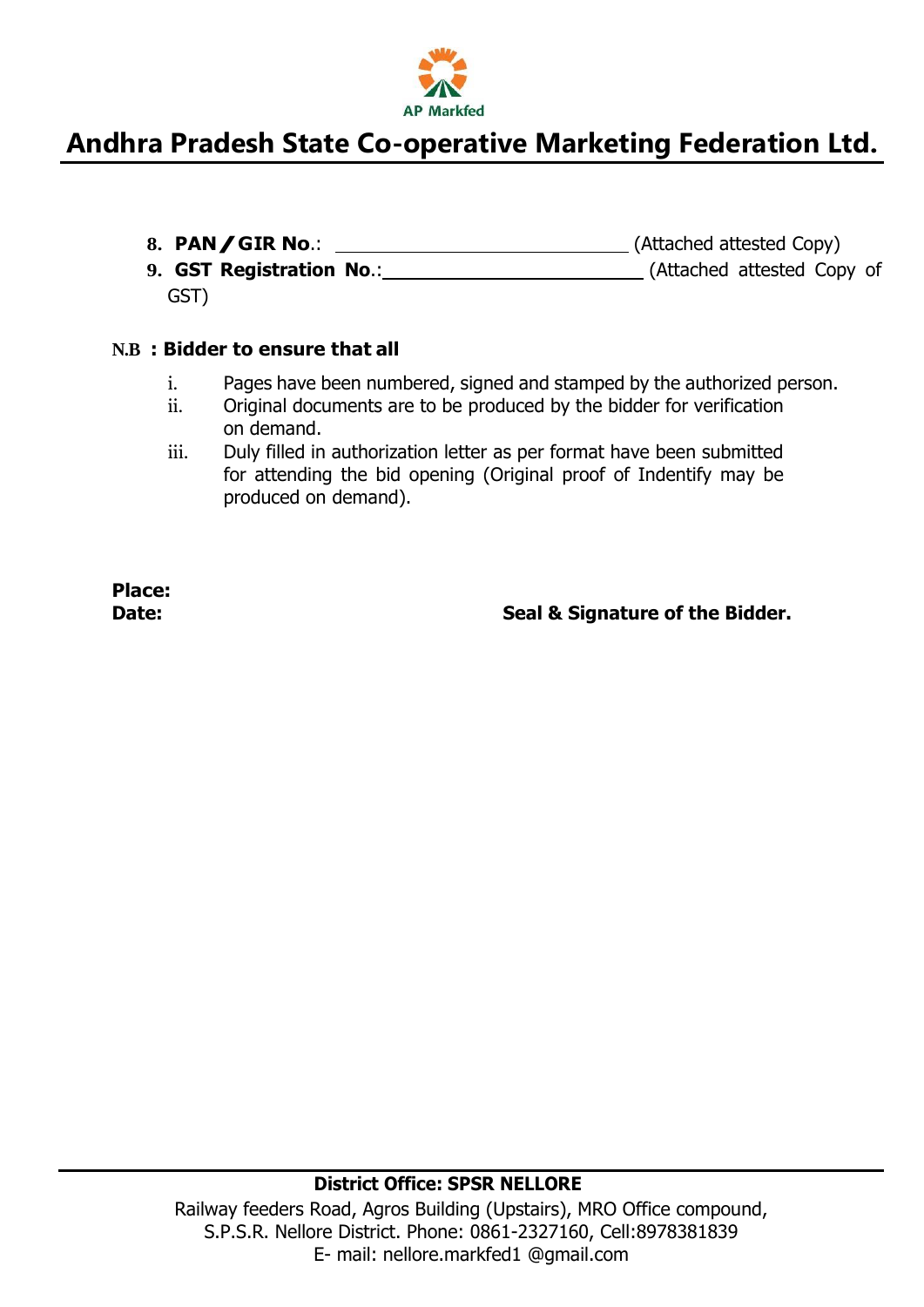

### **DECLARATION**

| 1. I                                                                                                          |                                                                      | Son/Daughter /Wife |                                |                       |
|---------------------------------------------------------------------------------------------------------------|----------------------------------------------------------------------|--------------------|--------------------------------|-----------------------|
| of Sri the control of the state of the state of the state of the state of the state of the state of the state |                                                                      |                    | Proprietor/Director/Authorized |                       |
|                                                                                                               |                                                                      |                    |                                | the bidder, mentioned |
|                                                                                                               | above, am competent to sign this declaration and execute this tender |                    |                                |                       |
| documents.                                                                                                    |                                                                      |                    |                                |                       |

- 2. I have carefully read and understood all the terms and conditions of the tender and undertake to abide by them;
- 3. The information / documents furnished along with the above application are true and authentic to the best of my knowledge and belief . I /we, am/are well aware of the fact that furnishing of any false information / fabricated document would lead to rejection of my tender at any stage besides liabilities towards prosecution under appropriate law.

**Signature of authorized person**

**Date:**

**Place: Name: Seal**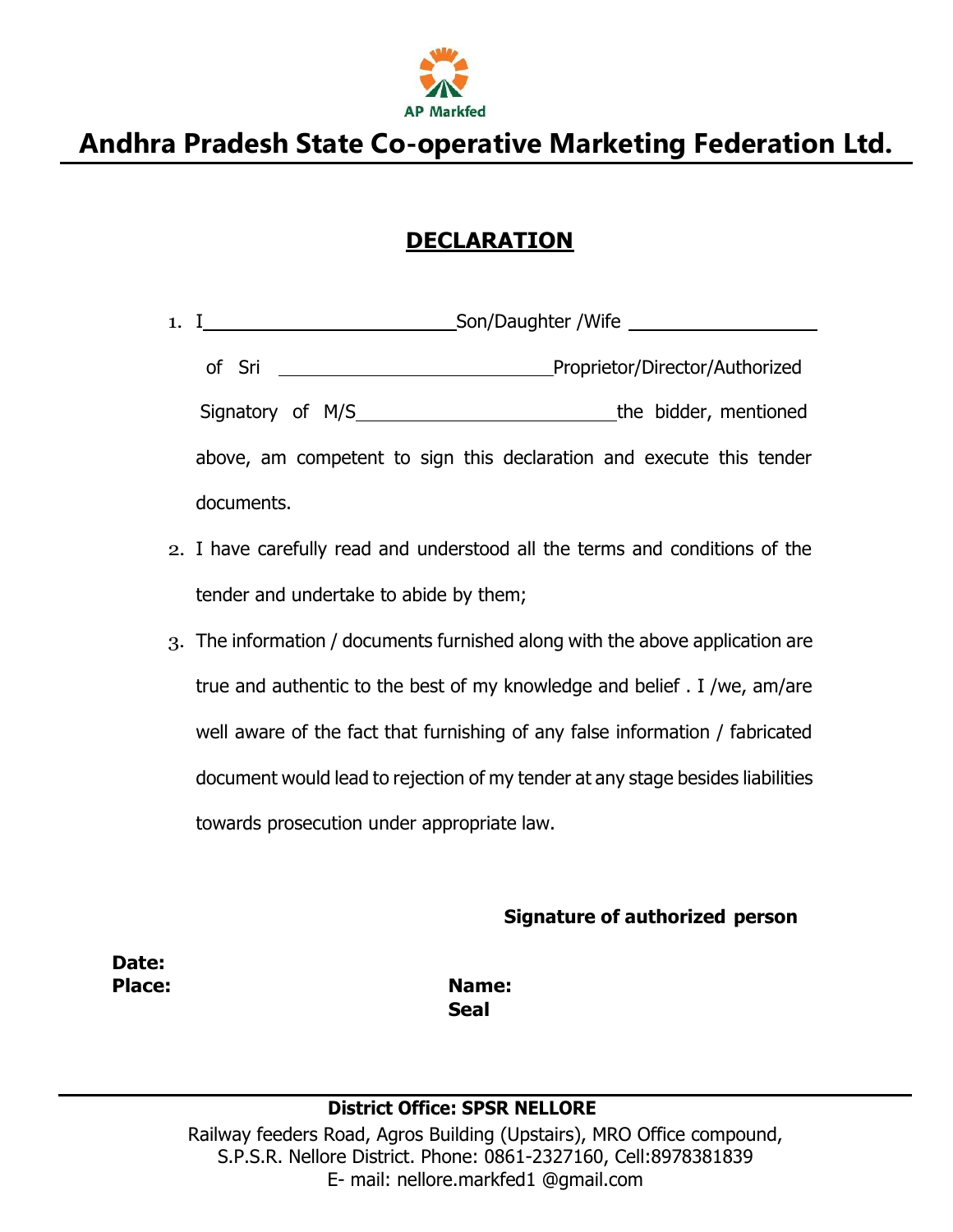

### **FINANCIAL BID FORMAT**

| SI.<br>No. | Name of<br>the<br><b>District</b> | No. of<br>Godow<br>n | <b>Total</b><br>Area in<br>Sqft. | Rate quoted<br>per Sqft | <b>Total amount</b><br>of rent quoted<br>+ GST @18% |
|------------|-----------------------------------|----------------------|----------------------------------|-------------------------|-----------------------------------------------------|
|            | <b>SPSR Nellore</b>               |                      | 6000sft                          |                         |                                                     |
|            | <b>SPSR Nellore</b>               |                      | 5000sft                          |                         |                                                     |

#### **Place:**

**Date: Seal & Signature of the Bidder**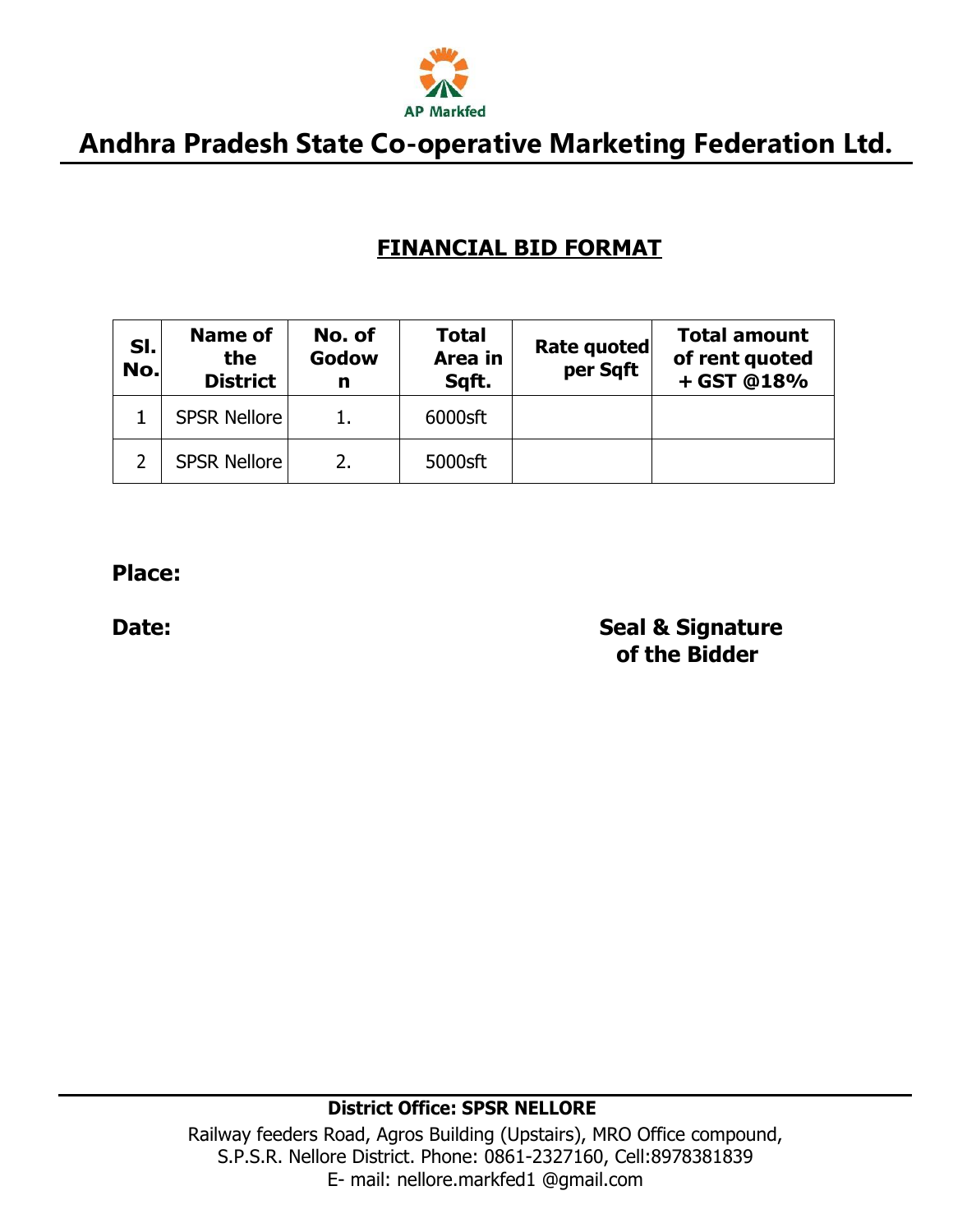

### **Check list of documents to be provided with the Technical Bid**

| SI No.         | Document to be<br>submitted                                                                                   | Page<br>No. |
|----------------|---------------------------------------------------------------------------------------------------------------|-------------|
| $\mathbf{1}$   | EMD of Rs. 25,000.00 in the form of D.D. from a Nationalized Bank.<br>1. DD no<br>DD no.<br>2.                |             |
| $\overline{2}$ | Cost of Tender Paper Rs.590.00 in shape of demand draft.<br>DD no.                                            |             |
| 3              | Letter of Authorization for attending Bid opining.                                                            |             |
| 4              | Agency Details/ Tel No. M (No.) Addressing of the Bidder for<br>corresponding.                                |             |
| 5              | Copy of partnership deed/ proprietorship deed or articles/ memorandum<br>of association.                      |             |
| 6              | Copy of the GSTN Certificate.                                                                                 |             |
| $\overline{7}$ | Copy of PAN allotted to him by IT Department.                                                                 |             |
| 8              | Certification of declaration regarding near relating/ Family Members/<br>Committee Members in the Federation. |             |
| 9              | Certificate of declaration regarding black listing.                                                           |             |

#### **District Office: SPSR NELLORE**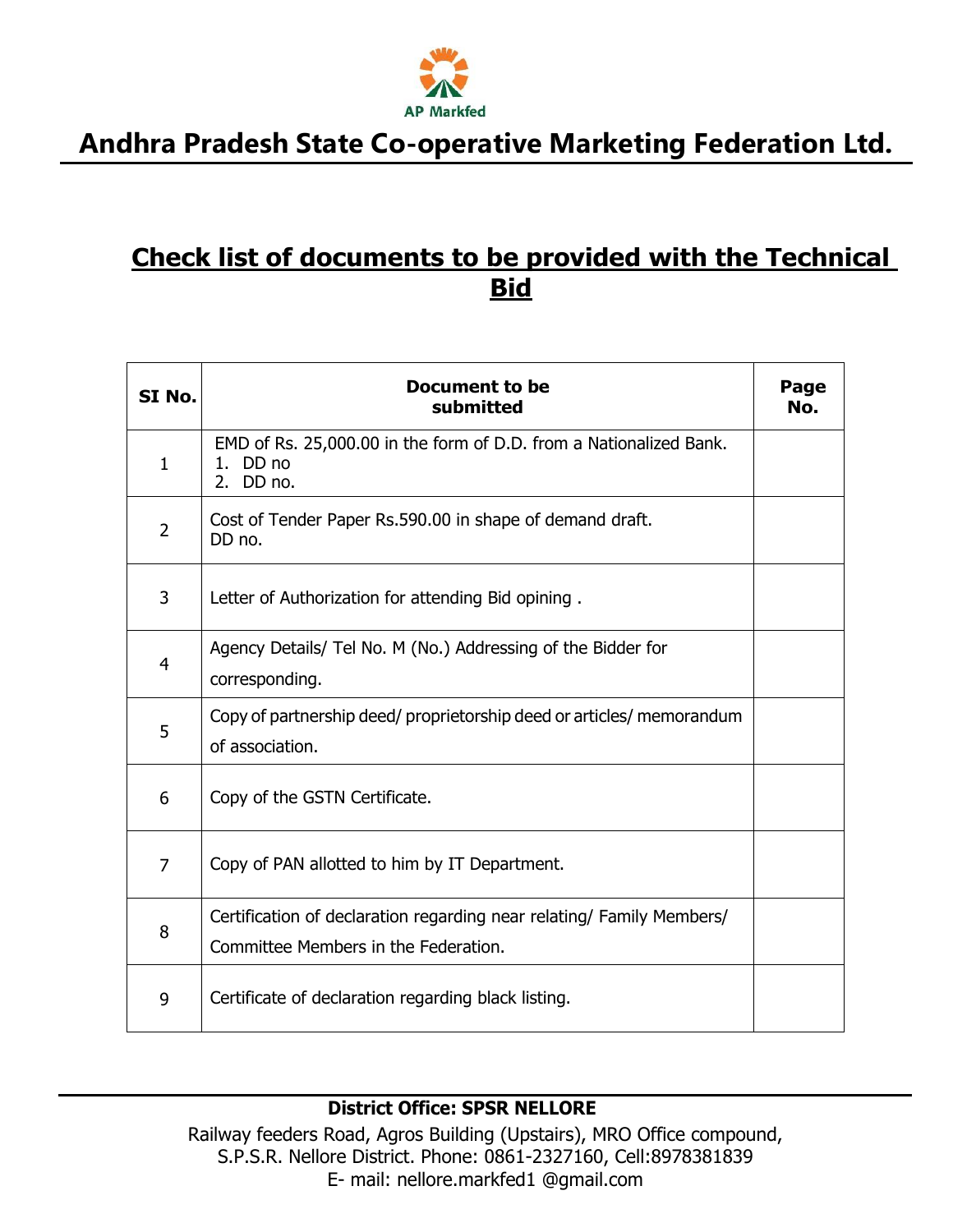

### **Annexure-1**

### **LETTER OF AUTHORIZATION FOR ATTENDING BID OPENING**

Tender No: NLR/ENGG/GODOWN RENT/2022-23 Dt.**23.05.2022**

Pass port size Photograph to be pasted

To

The Managing Director,

AP MARKFED,

Vijayawada.

### **Sub:- Authorization for attending bid opening on (date.**

Dear Sir,

The following person is hereby authorized to attend the bid opening for the tender mentioned above on behalf of ....................... (Bidder) is given below.

Name & specimen signature of Officer authorized to sign the bid documents on behalf of the bidder.

### **(Specimen Signature of the Authorized person)**

**Name & Seal:**

### **(Signature & Seal of the Bidder / Director/ Proprietor)**

**Note:-** 1 . Only one representative shall be allowed.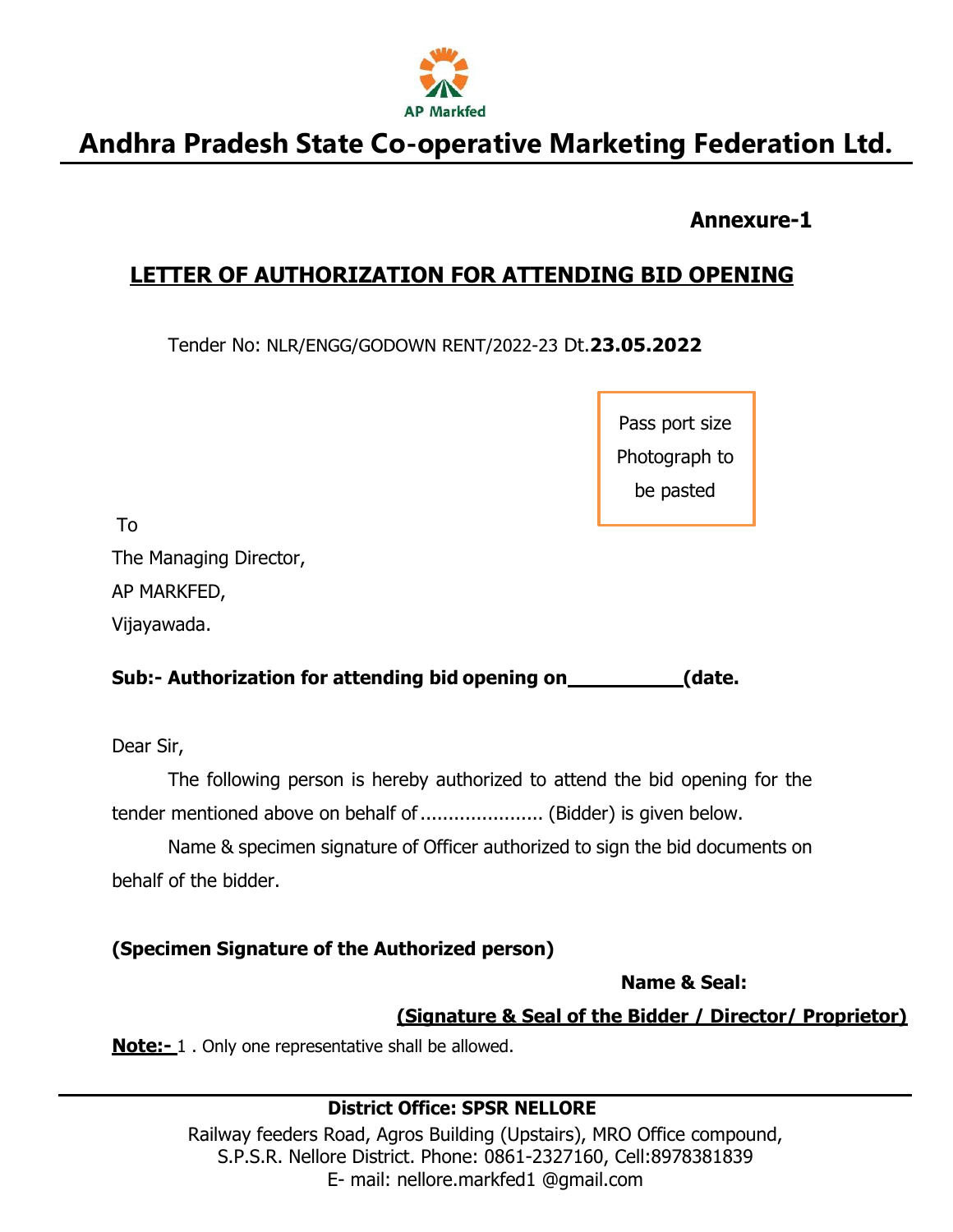

#### **Annexure-2**

#### **Certificate of Declaration of near relatives/ Family members/Partners/Directors AFFIDAVIT**

I Sri ---------------------------- Aged about ----------years, Son / daughter / wife of Sri -------------, Proprietor / partner /Director of M/s-------------------------- do hereby solemnly affirm and declare as follows.

I am aware of the fact that the term 'family' shall mean husband / wife, unmarried sons / daughters, married son leaving in the same mess (including adopted children) and dependent parents. No person shall be appointed as contractor under this tender process, if s/he or any her / his family members has a commercial interest in a business relating to operation for a source and / or recipient district for which I intend to apply under this tender.

I am also aware that commercial interest shall include a business, partnership or company for the operation for which I intend to apply under this tender.

I declare that I / any family member / partner(s) along with his / her / their family members / Director(s) along with his / her / their family members have no commercial interest in the work for which I intend to apply under this tender.

If the above declaration is found false / not true during scrutiny of the tender or the currency of the contract, I shall be held liable for punishment for such breach of contract and MOU agreement shall also be liable for termination. Apart from above, my EMD (Security Deposit) & Performance Security Deposit shall also be forfeited.

**Signature of deponent**